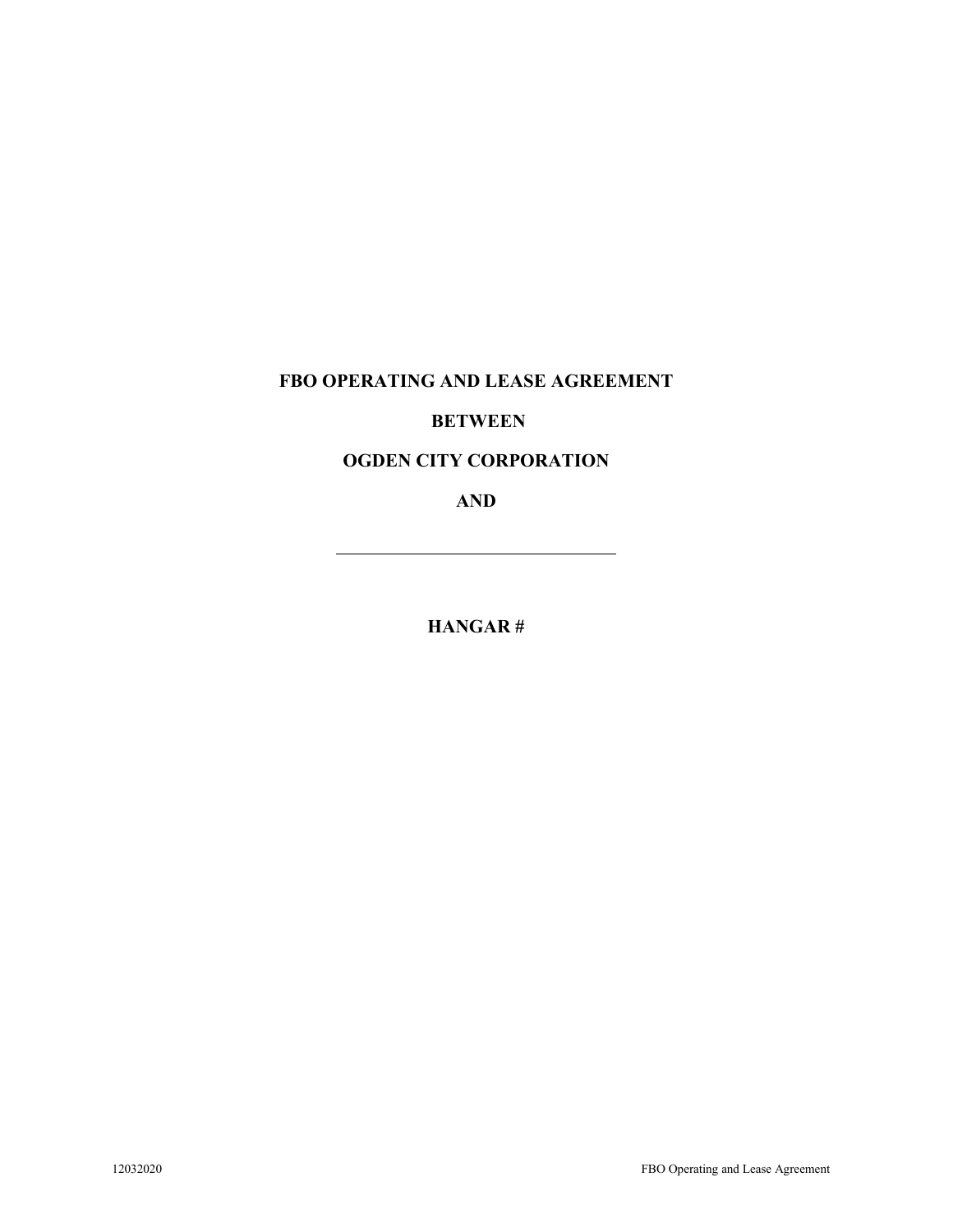### **FBO OPERATING AND LEASE AGREEMENT**

### **(Tenant Improvements)**

THIS FBO OPERATING AND LEASE AGREEMENT (which, as amended from time to time, is defined herein as the "Agreement") is entered into as of the day of , 201\_, by and between the Ogden City Corporation, a Utah municipal corporation, (the " $City$ ") and  $\overline{\qquad}$ , an  $\qquad \qquad$ , ("Tenant").

### **RECITALS**

WHEREAS, City owns and operates Ogden Airport, an airport located at 3909 Airport Rd., Ogden, Utah 84405; and

WHEREAS, Tenant is qualified to provide services as a fixed base operator (FBO) as set forth herein and desires to lease certain real property at the Airport for the purpose of operating a FBO concession on the terms provided in this Agreement;

NOW, THEREFORE, in consideration of the payment of TEN AND NO/100 DOLLARS (\$10.00), the foregoing recitals and the covenants and conditions stated herein, the sufficiency of which is hereby acknowledged, the parties hereby agree as follows:

### **1. Agreement to Lease and Operate Concession**

**A. Agreement to Lease Premises.** City hereby leases to Tenant and Tenant hereby leases from City that certain real property described in Exhibit A together with the improvements constructed thereon by City (the "Premises"). Tenant agrees to accept the Premises "as is," and City makes no warranty as to the condition of the Premises or their suitability for any particular purpose.

**B. Construction of Tenant Improvements.** Tenant shall construct (or has already constructed) on the Premises the improvements that are authorized by City from time to time as provided in Exhibit B (the "Tenant Improvements"). Tenant agrees that Tenant's construction and maintenance of the Tenant Improvements as provided in this Agreement is a part of the consideration to City under this Agreement.

**C. Grant of Concession, CAAP and Purpose of Agreement.** Tenant is granted a Commercial Aeronautical Activities Permit (CAAP) to operate a concession only to the extent specified in Exhibit F and Tenant agrees that it shall have the right, privilege, and obligation to use the Premises for the purposes set forth in  $\overline{\text{Exhibit F}}$  (and no other purposes). All services provided by Tenant in connection with the CAAP and the Premises are subject to City's prior written authorization in City's sole and absolute discretion. If City determines (in accordance with applicable Laws and Regulations) to provide any service on an exclusive basis, or City exercises any right to implement Airport programs as provided in Section 5.D, City may require that Tenant cease engaging in substantially similar activities after ninety (90) days prior written notice.

**D.** Access. City agrees that if Tenant is not in breach of this Agreement, Tenant and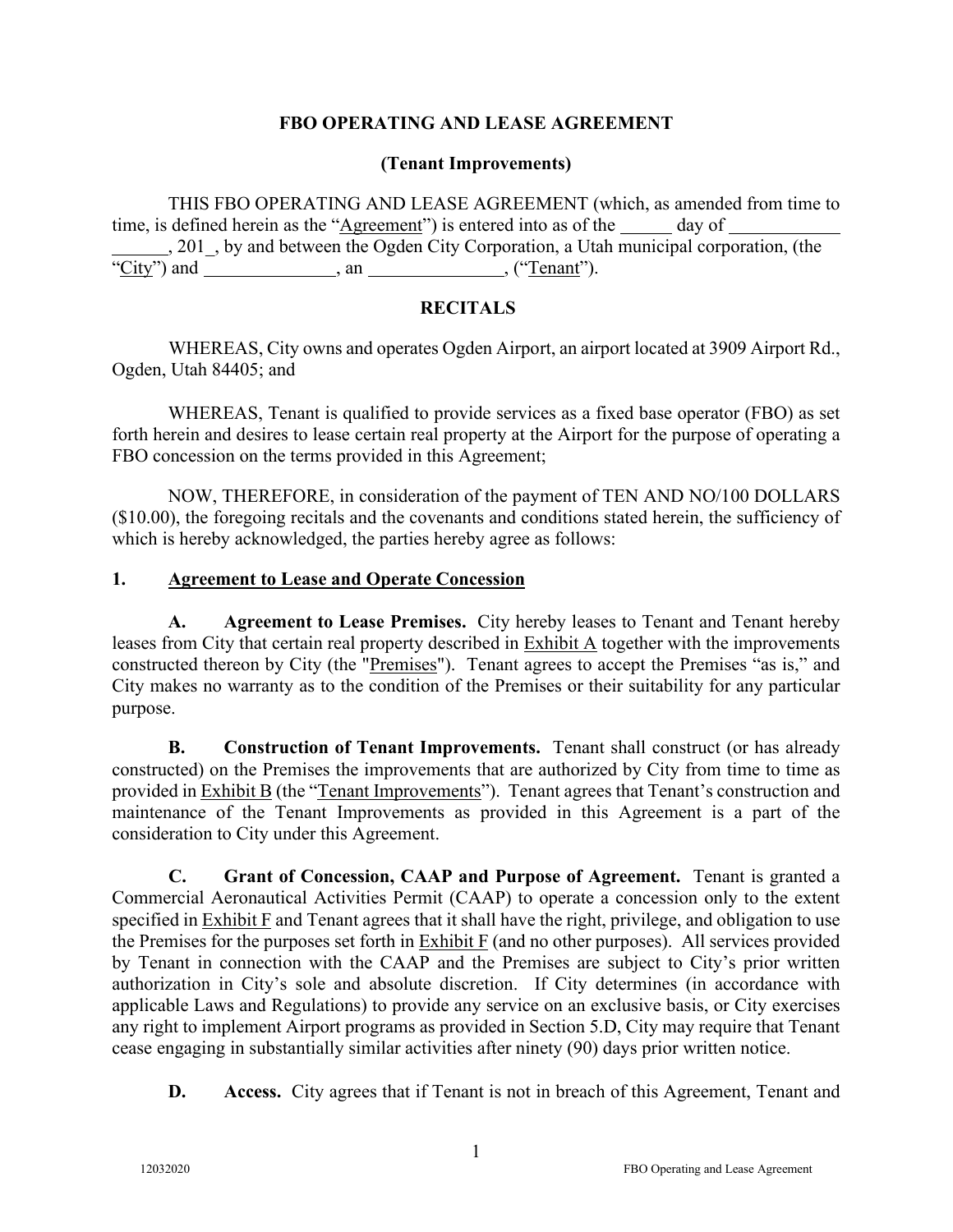Tenant's employees, officers, directors, contractors, subcontractors, suppliers, agents, invitees, and other representatives ("Tenant's Associates") may ingress and egress across the Airport (in the areas designated by City and as permitted by applicable Laws and Regulations, as such term is defined in Section 4.B) on a non-exclusive basis and to the extent reasonably necessary for Tenant's use, occupancy, and operations at the Premises.

**E. Right of Flight and Other Reserved Rights.** This Agreement conveys only a leasehold interest in the Premises (and grant of concession) on the terms and for the purposes provided herein, and it conveys no other rights, titles, or interests of any kind. Among the rights reserved to City, City reserves in the Premises a right of flight for the passage of aircraft in the air, a right to cause such noise as may at any time be inherent in the operation of aircraft, and rights in water, minerals, oil, and gas.

**F. Enjoyment of Rights.** Subject to Tenant's complete performance of the payment and other obligations contained in this Agreement, Tenant shall peaceably have and enjoy the rights, uses, and privileges stated in this Agreement.

# **2. Term**

**A. Term**. This Agreement shall be effective during the period when Tenant constructs the initial Tenant Improvements as stated in Exhibit B. The term of this Agreement shall commence on , 20\_\_ (the "Commencement Date") and shall continue thereafter for a term of  $($ ) years until , 20, (the "Expiration Date"). The date on which this Agreement expires (whether at the end of the initial term or any option terms exercised by City) is the "Expiration Date."

**B. Refurbishment.** Tenant shall refurbish the Tenant Improvements before or during the fifteenth  $(15<sup>th</sup>)$  year after the Commencement Date by investing in such refurbishment not less than fifteen percent (15%) of the then fair market value of the existing Tenant Improvements. Tenant shall submit a refurbishment plan and schedule to City for City's prior written authorization, and City shall have the right to require reasonable modifications to the same to address the condition of the Tenant Improvements and the public interest. Construction work shall be subject to the requirements set forth at Exhibit B. Refurbishment performed without prior City approval as required by this subsection may not satisfy the refurbishment requirement. City may impose other commercially reasonable conditions on Tenant in connection with such refurbishment.

# **3. Rent**

**A. Rent.** For Tenant's lease of the Premises, Tenant covenants to pay to City without set-off or deduction the annual ground rent provided in Exhibit C commencing on the Commencement Date. The rent for any fraction of a year shall be prorated. All rent shall be payable annually in advance without notice or demand by the first business day of the month of January and shall be subject to the terms stated in Exhibit C. Notwithstanding the above, Tenant can expect to receive notice of adjustments to annual rent based on the Consumer Price Index, which notice will be delivered before January 1st of each year.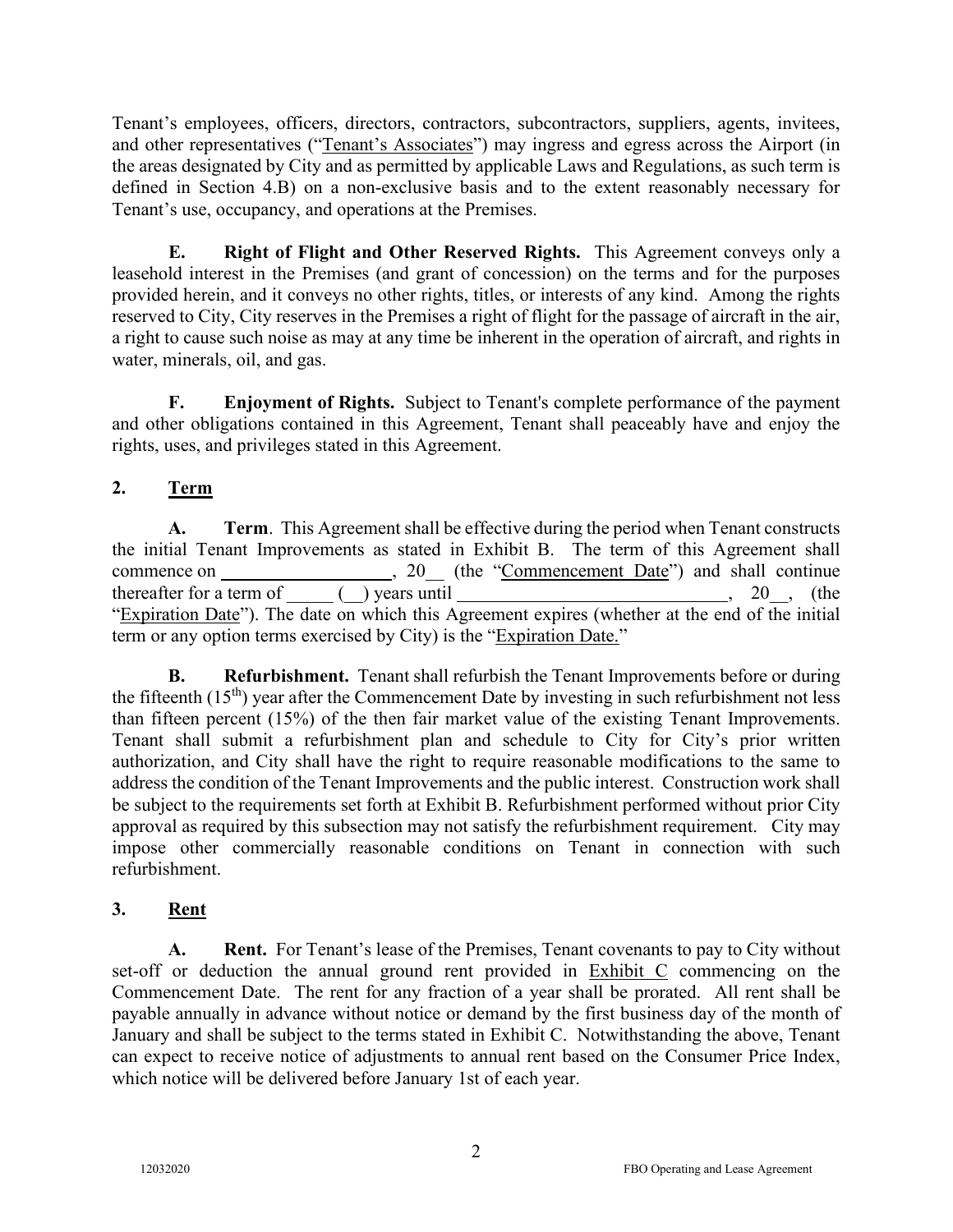**B. Additional Rent.** Any sum (other than the rent required in Section 3.A) that Tenant is obligated to pay to City arising from or relating to this Agreement or Tenant's use, occupancy, or operations at the Airport constitutes additional rent, which may include, but is not limited to, fees, fuel flowage fees for self-fueling activities (at the rate and on the terms imposed by City), fines, civil penalties, damages, claims, interest, charges, expenses, and utility charges. Additional rent shall be subject to the terms stated in Exhibit C. City reserves the right to require additional nondiscriminatory rates and charges in connection with this Agreement, including, but not limited to, implementing a percentage rent for similarly situated FBO concessionaires.

## **4. Tenant's Use of Premises and Airport**

**A. No Interference.** Tenant and Tenant's Associates shall not use the Premises or the Airport in any manner that City determines (in City's sole and absolute discretion) interferes with any operation at the Airport or decreases the Airport's effectiveness. Tenant shall immediately notify City of any use that creates such interference or decrease in effectiveness and remedy the same to City's sole satisfaction.

**B. Comply with All Laws.** Tenant and Tenant's Associates shall comply at all times, at Tenant's sole cost, with any and all laws and regulations (as amended or otherwise modified from time to time) that are applicable to Tenant's use, occupancy, or operations at the Premises or the Airport (the "Laws and Regulations"), which include, but are not limited to, all laws, statutes, ordinances, regulations, rules, orders, writs, judgments, decrees, injunctions, directives, rulings, guidelines, standards, codes, policies, common law, and other pronouncements of any kind having the effect of law including, but not limited to, the Airport Rules and Regulations, the Airport Minimum Standards, and all laws and regulations pertaining to the environment (the "Environmental Laws"); any and all plans and programs developed in compliance with such requirements (including, but not limited to, the Airport Security Plan); and all lawful, reasonable, and nondiscriminatory Airport policies and other requirements. Upon request by City, Tenant will verify, within a reasonable time frame, compliance with any Laws and Regulations.

**C. No Unauthorized Use.** Tenant and Tenant's Associates shall use the Premises and the Airport only for purposes that are expressly authorized by this Agreement and shall not engage in any unauthorized use of the same. Unauthorized uses include, but are not limited to, any use that would damage, interfere with, or alter any improvement; restricting access on any road or other area that Tenant does not lease; placing waste materials on the Airport or disposing of such materials in violation of any Laws and Regulations; any use that would constitute a public or private nuisance or a disturbance or annoyance to other Airport users; the use of automobile parking areas in a manner not authorized by City; self-fueling activities on the Premises or any other area that City has not authorized; and any use that would be prohibited by or would impair coverage under either party's insurance policies.

**D. Permits and Licenses.** Tenant shall obtain and maintain in current status all permits and licenses that are required under any Laws and Regulations in connection with Tenant's use, occupancy, or operations at the Premises or the Airport. In the event that Tenant receives notice from any governmental authority that Tenant lacks, or is in violation of, any such permit or license, Tenant shall provide City with timely written notice of the same.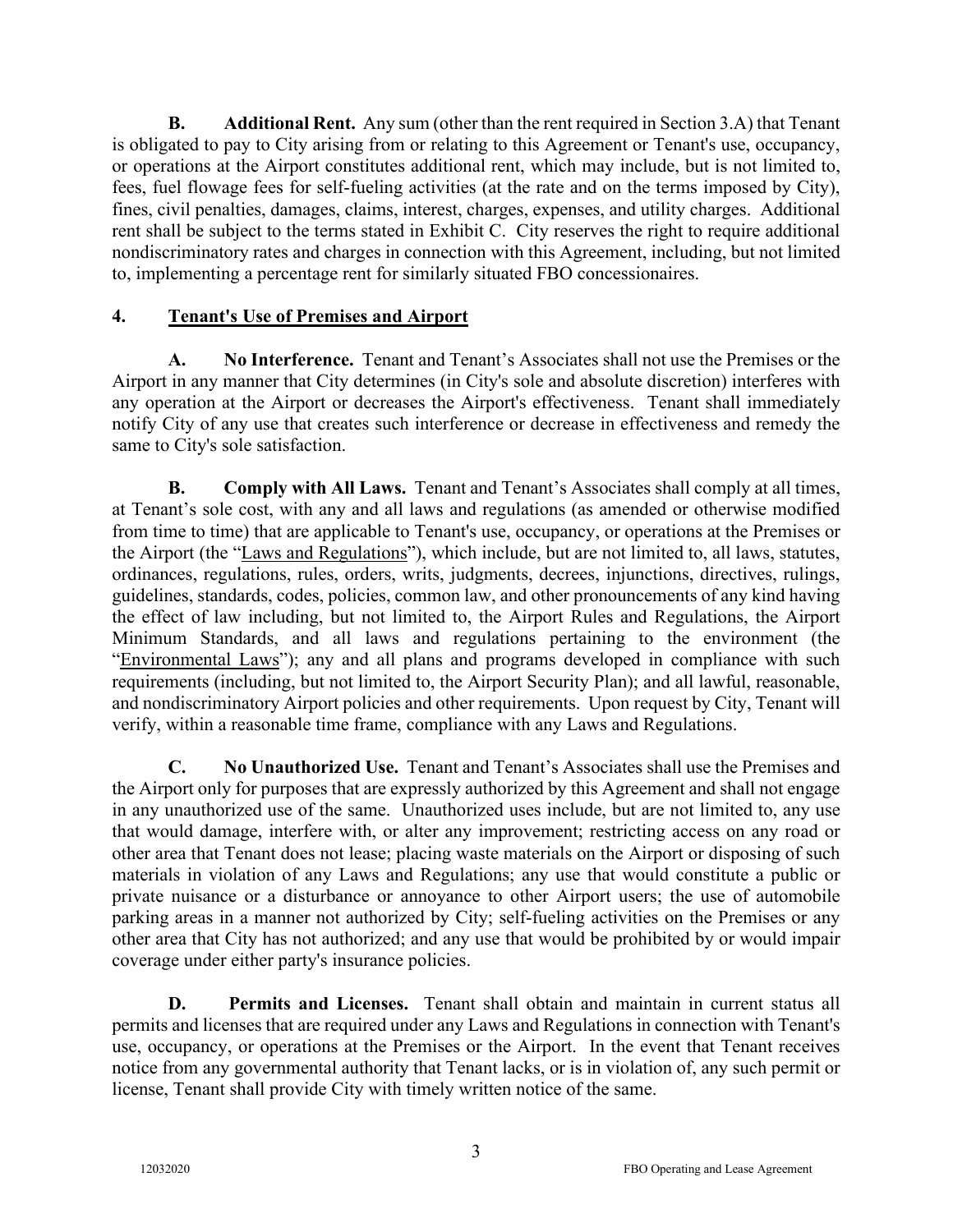**E. Taxes and Liens.** Tenant shall pay (before their respective due dates) all taxes, fees, assessments, and levies that relate to Tenant's use, occupancy, or operations at the Premises or the Airport and all other obligations for which a lien may be created relating thereto (including, but not limited to, utility charges and work for the Tenant Improvements). Within ten (10) days, Tenant shall remove any such lien that may be created or commence a protest of such lien by depositing with City cash or other security acceptable to City in an amount sufficient to cover the cost of removing such lien. When contracting for any work in connection with the Premises, Tenant shall include in such contract a provision prohibiting the contractor or any subcontractor or supplier from filing a lien or asserting a claim against City's real property or any interest therein.

**F. Damage to Property and Notice of Harm.** In addition to Tenant's indemnification obligations set forth in Article 6, Tenant, at Tenant's sole cost, shall repair or replace (to City's sole satisfaction) any damaged property that belongs to City or City's other tenants to the extent that such damage arises from or relates to an act or omission of Tenant or Tenant's Associates. Tenant shall promptly notify City of any such property damage. If Tenant discovers any other potential claims or losses that may affect City, Tenant shall promptly notify City of the same.

**G. No Alterations or Improvements.** After construction of initial Tenant Improvements upon the Premises, Lessee shall make no modifications, improvements or additions which materially alter the exterior or interior walls and roof, windows, electrical system, structural elements, architectural design elements or the foundation of Tenant Improvements constructed upon the Premises, without the City's written consent, which consent may be given or withheld in the City's sole and absolute discretion.

**H. Signage and Advertising.** Tenant shall not install or operate any signage on the Premises or at the Airport except with the prior written approval of City (which may be given or withheld in City's sole and absolute discretion). Any approved signage shall be at Tenant's expense and shall comply with Laws and Regulations (including, but not limited to, City's Airport signage policies and standards and City's ordinance and permit requirements). Tenant shall not advertise or permit others to advertise at the Airport by any physical means, whether or not such advertising is for profit, except advertisement is permitted within the interior of the Tenant Improvements provided they are not visible from the exterior of Tenant Improvements when hangar doors and other doors and windows are open.

**I. Security.** Tenant is responsible to comply (at Tenant's sole cost) with all security measures that City, the United States Transportation Security Administration, or any other governmental authority having jurisdiction may require in connection with the Airport, including, but not limited to, any access credential requirements, any decision to remove Tenant's access credentials, and any civil penalty obligations and other costs arising from a breach of security requirements caused or permitted by Tenant or Tenant's Associates. Tenant agrees that City has the right (in City's sole and absolute discretion) to impose any Airport security requirements that City may determine. Tenant further agrees that Airport access credentials are the property of City and may be suspended or revoked by City in its sole and absolute discretion at any time. Tenant shall pay all fees associated with such credentials, and Tenant shall immediately report to the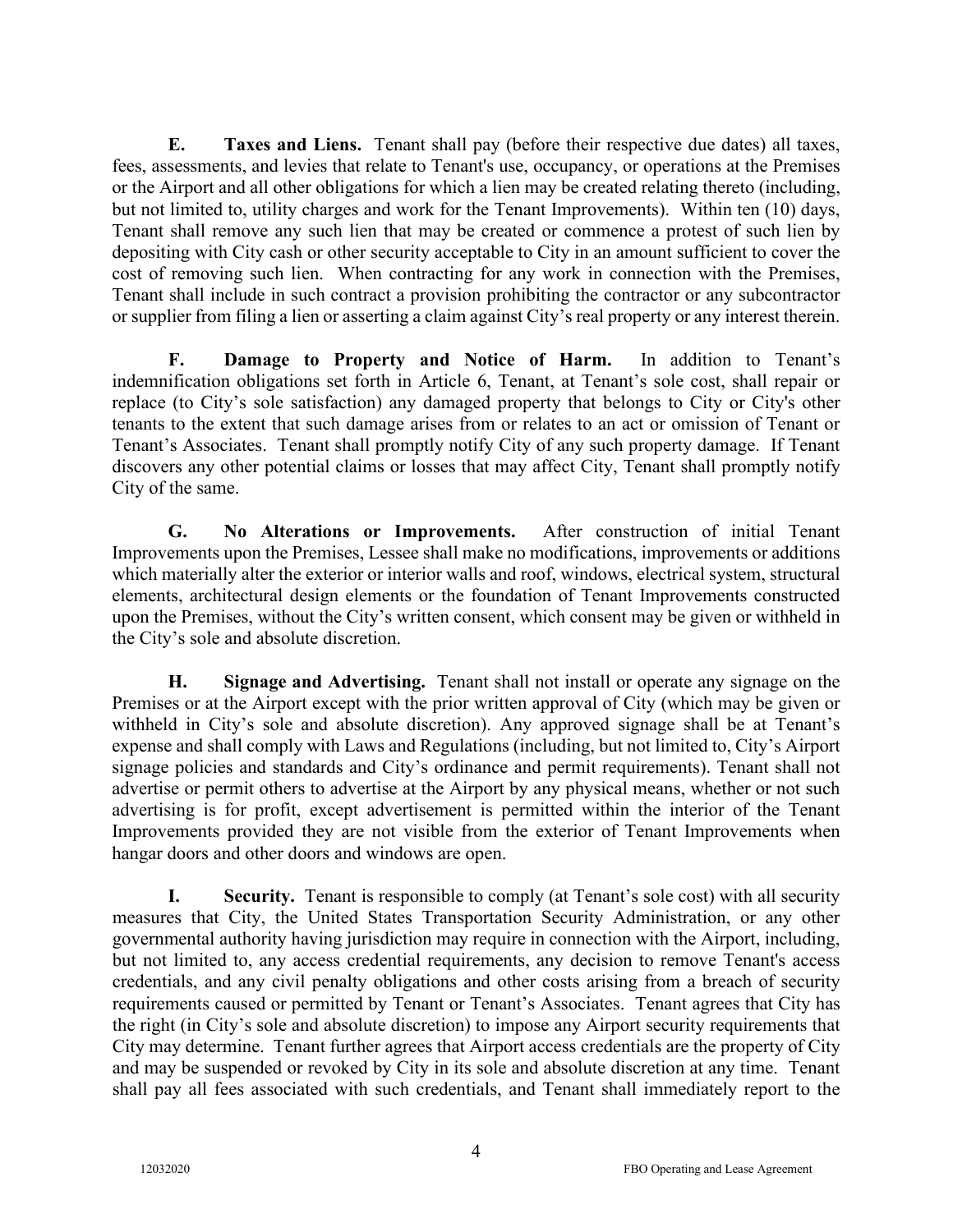Airport Manager any lost credentials or credentials that Tenant removes from any employee or any of Tenant's Associates. Tenant shall protect and preserve security at the Airport, including, but not limited to, by protecting security information and protecting any access points that are maintained by Tenant to secure or sterile areas.

**J. Removal of Disabled Aircraft.** When consistent with Laws and Regulations, Tenant shall promptly remove from any portion of the Airport not leased by Tenant any aircraft that Tenant owns or controls if it becomes disabled. Tenant may store such aircraft within the Tenant Improvements as permitted by Laws and Regulations or, with City's prior written consent, elsewhere at the Airport on terms and conditions established by City. If Tenant fails to comply with this requirement after a written request by City to comply, City may (but is not required to) cause the removal of any such aircraft at Tenant's expense by any means that City determines, in its sole and absolute discretion, to be in City's best interests.

**K. Maintenance, Repair, Utilities, and Storage.** Tenant's use, occupancy, and operations at the Premises shall be without cost or expense to City. Tenant shall be solely responsible to design and construct the Tenant Improvements and to maintain, repair, reconstruct, and operate the Premises and the Tenant Improvements at Tenant's sole cost and expense, including, but not limited to, all utility services, janitorial services, waste disposal, and ramp repair. Tenant shall at all times maintain the Premises and the Tenant Improvements in a clean, safe, and sanitary condition and in good repair, and as further set forth in Section K.i below. Tenant shall perform all work in accordance with Laws and Regulations, in a good and workmanlike manner, and in accordance with the standard of work performed by the City elsewhere at the Airport. City has sole and absolute discretion to determine the quality of the work. Tenant shall promptly remedy any condition that fails to meet this standard. Without limiting the foregoing obligations, Tenant shall not store on the Premises any inoperable equipment, discarded or unsightly materials, or materials likely to create a hazard; shall not use areas outside of the Tenant Improvements for storage (except for the storage of aircraft or ground service equipment as expressly permitted by this Agreement); and shall store trash in covered metal receptacles. Any substance or material that is regulated by any Environmental Law ("Hazardous Materials") shall be governed by Section 7. Tenant shall comply with the following:

i. Maintenance. Tenant agrees to maintain the Premises in a neat, orderly and safe condition, and free from waste, rubbish, weeds, snow or other debris or hazards, and to perform the necessary mowing and snow removal on the Premises. The City will assist in snow removal of ramp/apron areas when capability and priority permit. Tenant shall not store or let stand any equipment or property belonging to the Tenant or under the Tenant's custody, outside the boundaries of the Premises without prior consent of the City's Airport Manager, except when such equipment or property is in the process of being loaded or unloaded. The exterior of all structures upon Premises shall be maintained free of rust, peeling paint, broken windows, or damaged roofing materials, panels, trim, doors and other exterior components. All dilapidated exterior components shall be repaired or replaced. The interior of all structures on Premises shall be kept neat, clean and safe. In addition to the above, Tenant shall maintain the Premises consistent with the International Property Maintenance Code, as amended.

ii. Vehicles. Boats, trucks (except pickups), recreational vehicles, off-highway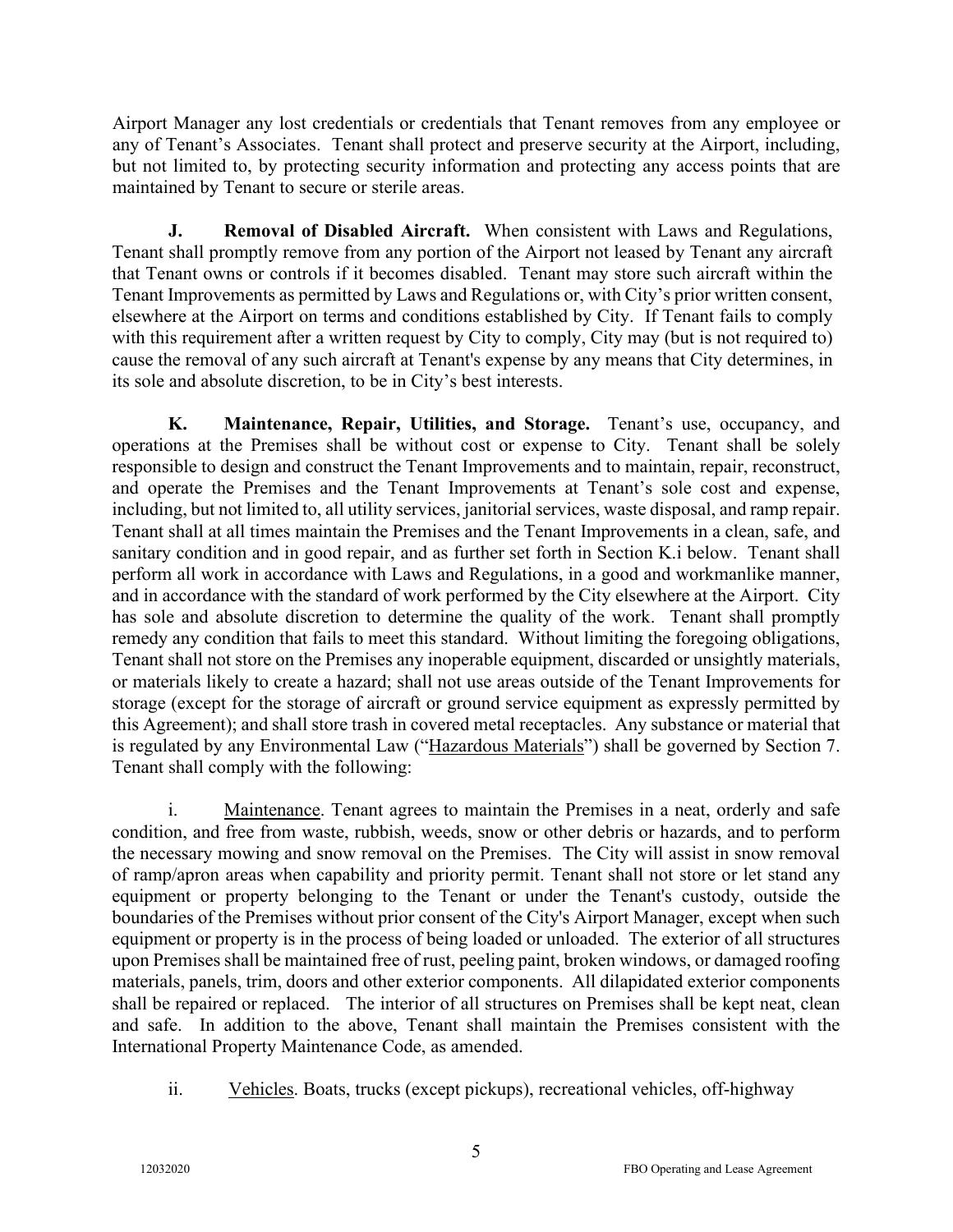vehicles, inoperable vehicles or unregistered vehicles may not be parked or stored upon the Premises in areas outside of the Tenant Improvements or upon any parking space or other area within the airport. Storage of such vehicles within Tenant Improvements shall be subject to applicable Laws and Regulations. Recreational vehicles and boats hitched to vehicles parked temporarily and occasionally in Tenant's leased parking area outside the airport Air Operations Area (AOA) for less than twelve consecutive hours, shall not violate this subsection unless otherwise prohibited by Laws and Regulations.

### **L. Operations.** Tenant's operations shall comply with the following:

i. Airport Operations. Tenant shall occupy the Premises at all times, shall operate during scheduled business hours as approved by City, and shall operate in a manner that promotes effective airport operations. Among other things, Tenant shall immediately notify the Airport Manager of any condition observed at the Airport that may create a hazard or disruption; Tenant shall refrain from annoying, disturbing, or impairing Airport customers, tenants, or employees; Tenant shall not divert business to off-Airport locations or engage in discriminatory business practices; and Tenant shall promptly respond to City's requests for information and reasonable assistance in connection with planning and other operational matters at the Airport.

ii. Concession Service Standard. Tenant's concession shall provide high quality services and facilities (that are required by or authorized by City) in a good and proper manner to effectively meet the needs of the public and City. The privilege to operate this FBO concession shall exist only so long as the character of Tenant's facilities and services are consistent with such standard.

iii. Complaints. Tenant shall respond in a prompt manner to questions and complaints regarding Tenant's operations when raised by Airport users or by City, and Tenant shall provide a timely resolution of such questions and complaints.

iv. Emergencies. If City determines for any reason that emergency conditions exist at the Airport, Tenant shall participate in any emergency response as directed by City or other agency in charge and shall operate in a manner that protects safety and the interests of the public.

v. Safety. Tenant shall maintain a safety program at the Premises that includes, at a minimum, the following: periodic training for Tenant's employees and, as appropriate, Tenant's Associates regarding safety in connection with Tenant's operations; making available Material Safety Data Sheets to City and, as appropriate, others for any chemicals used on the Premises at least ten (10) days prior to their use; participation in City's safety-related programs (such as risk management, security, and environmental management); and maintaining at all times functional fire fighting equipment (including, but not limited to, an equipment testing program). City may, but is not obligated to, stop Tenant's operations if safety Laws and Regulations or other safe work practices are not being observed.

vi. Personnel. Tenant shall control the conduct, demeanor, and appearance of its employees and Tenant's Associates so that they do not annoy, disturb, or impair Airport customers, tenants, or employees. Tenant's employees shall possess adequate training and qualifications to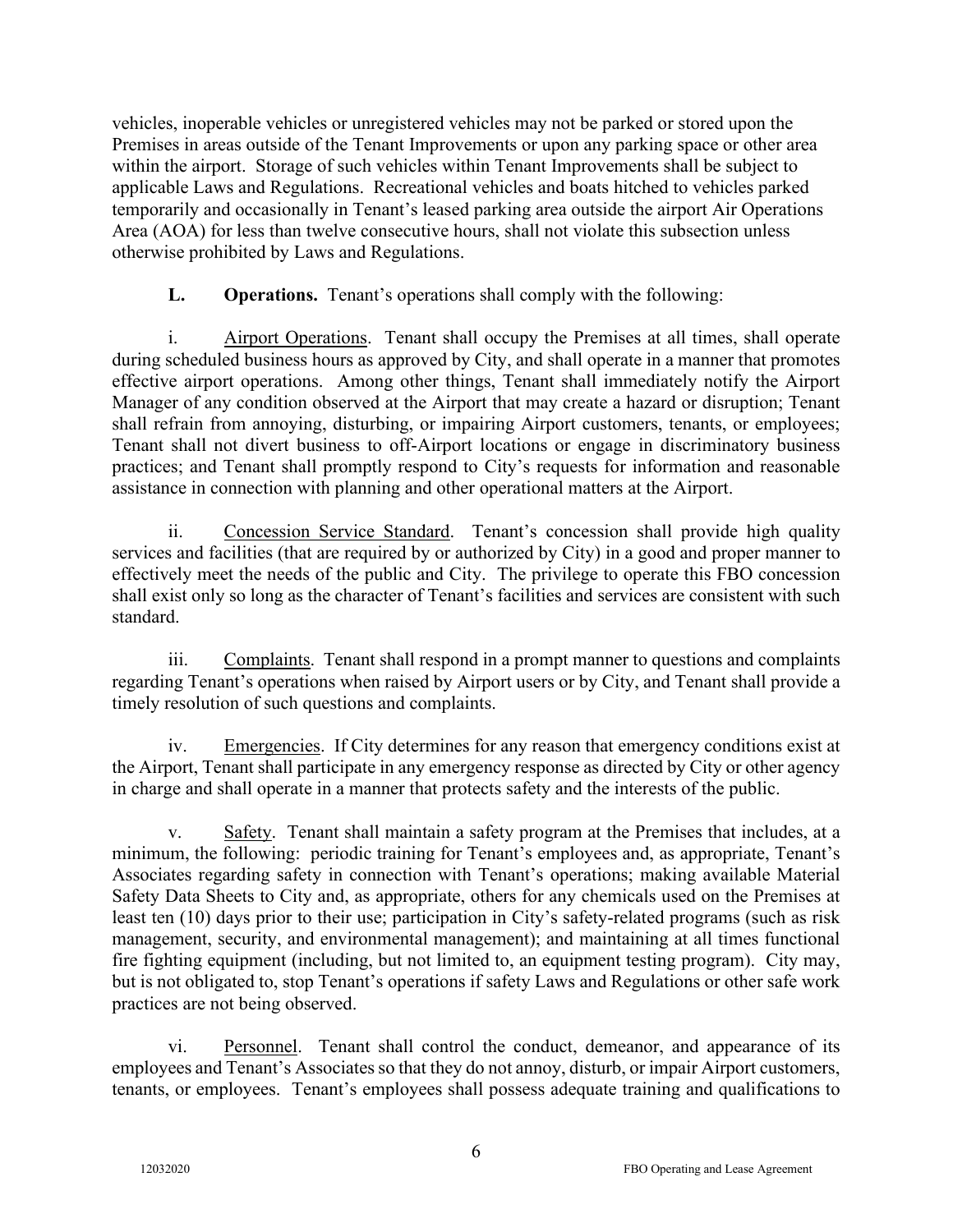carry out their assigned duties. Tenant shall employ a full-time, experienced manager who has authority to act for Tenant and is available at the Airport during regular business hours and a duly authorized subordinate employee who shall be available in the manager's absence.

vii. Deficiencies. Without limiting or waiving any other remedies available to City, City's remedies shall include the following in connection with deficiencies in Tenant's operations:

a. Propose and Implement Cure. Tenant shall meet with the Airport Manager upon such manager's request regarding the quality of Tenant's operations, whether or not in connection with a specific complaint. Tenant shall propose curative measures in response to City's determinations regarding deficiencies in Tenant's operations and shall implement as expeditiously as possible measures that are approved by City.

b. Remove Employees and Associates. City shall have the right to require that Tenant remove from the Airport any employee or any of Tenant's Associates that City reasonably determines to be in violation of Section 4.L.vi or otherwise detrimental to City's interests at the Airport.

c. Liquidated Damages. City shall have the right to require Tenant to pay liquidated damages in connection with addressing any deficiency as further set forth in Exhibit C.

d. Termination. City shall have the right to terminate this Agreement in connection with any deficiency in Tenant's operations and in connection with repeated deficiencies where City notifies Tenant of three or more deficiencies in a twelve (12) month period (whether or not cured).

# **5. City's Rights and Obligations**

**A. Airport Maintenance.** City agrees that as long as the Airport is certified to operate as an airport by the Federal Aviation Administration (or any successor agency), City shall keep the property of the Airport in good repair and free from obstruction in accordance with applicable Federal standards.

**B. Access to Premises.** City for itself and its employees, officers, directors, agents, contractors, subcontractors, suppliers, invitees, volunteers and other representatives ("City's Associates") reserves the right to enter the Premises as provided in this Section 5.B. City and City's Associates shall not be deemed guilty of trespass upon the Premises, or to have violated any of Tenant's rights hereunder, by reason of such an entrance into any portion of the Premises.

i. Without Notice. City and City's Associates shall have the right to enter the Premises (not including the Tenant Improvements) at any time and without prior notice, provided that they shall not unreasonably interfere with Tenant's use of the Premises. City and City's Associates shall have the right to enter the Tenant Improvements at any time and without prior notice for any purpose relating to any emergency, security or safety concern, or to investigate or remediate potential threats or hazards.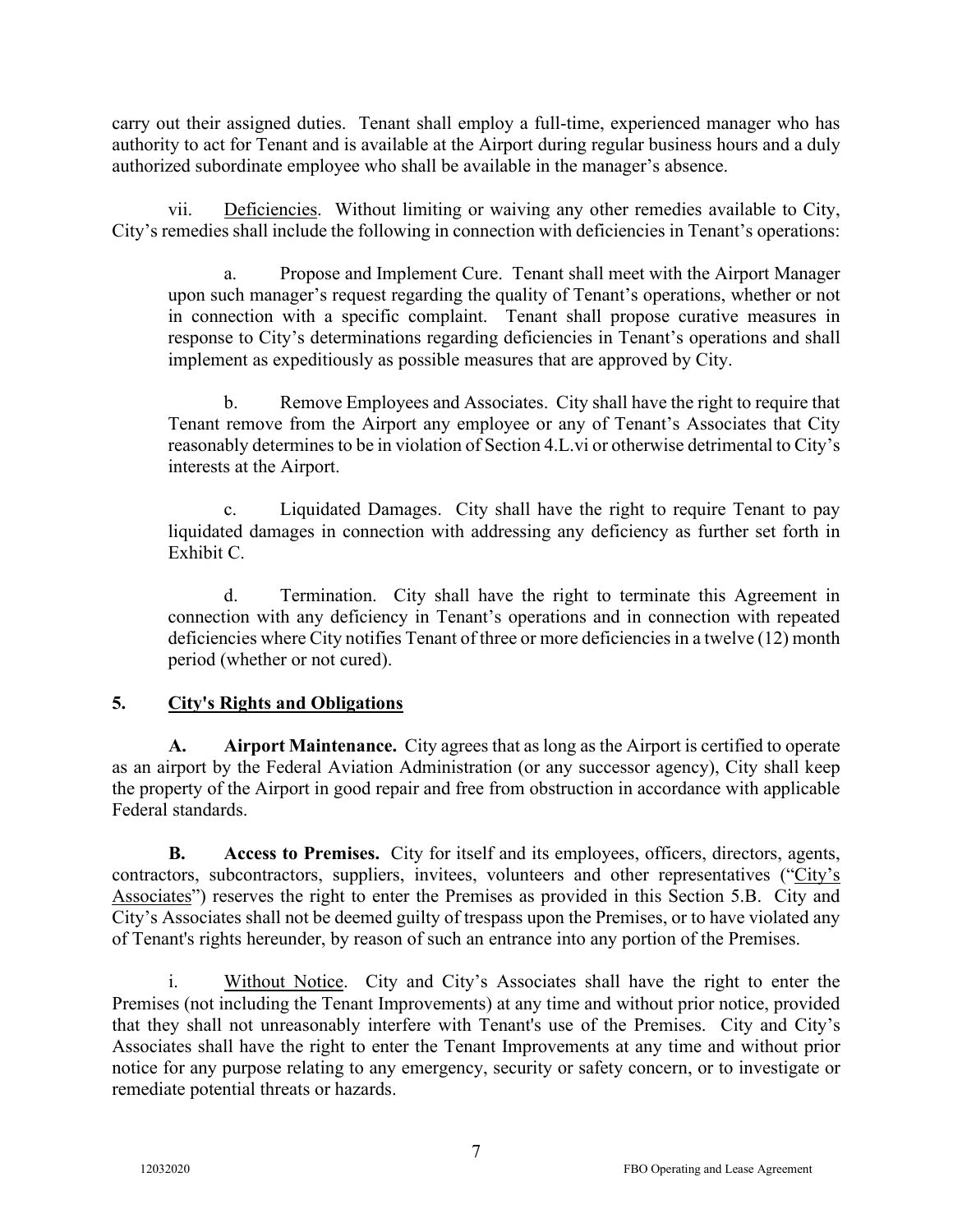ii. Notice. In addition to the rights set forth in Section 5.B.i, City and City's Associates shall have the right to enter the Tenant Improvements for any other purpose relating to the Airport (including, but not limited to, in order to conduct inspections, determine compliance with the Agreement, and conduct Airport work) provided that they shall not unreasonably interfere with Tenant's use of the Premises. In connection with such entry, City shall provide twenty four (24) hours' advance notice to Tenant by sending a message to Tenant if: (a) Tenant maintains on file with City a working email address (or an address in another format designated by City) that is capable of accepting messages for Tenant, and (b) Tenant provides to City a key or other access to the Premises by no later than the time of the entry. If Tenant does not comply with all of the foregoing conditions for such notice, City and City's Associates shall have the right to enter the Tenant Improvements as determined by City in City's sole discretion.

iii. Interviews. Tenant agrees to allow City to interview any of Tenant's employees to discuss any matters pertinent to Tenant's use, occupancy, or operations at the Premises and the Airport.

**C. City's Right to Work Within, Alter, or Recover Premises**. City has the right at the Airport to perform or cause to be performed any work (including, but not limited to, constructing improvements, surveying, performing environmental testing, removing any hazard or obstruction, and implementing any plan, program, or action), that City (in its sole and absolute discretion) determines to be in City's best interests, including, but not limited to, within the Premises. City may elect to pursue any such work without recovering the Premises from Tenant, in which case City shall exercise reasonable care to minimize disruptions to the Premises. City also has the right to recover all or any portion of the Premises from Tenant in connection with any such work (with or without relocating Tenant) as City may determine in its sole and absolute discretion, and the following shall apply:

i. Recovery. If City determines to recover all or any portion of the Premises, City shall provide Tenant with ninety (90) days prior written notice specifying what areas will be recovered. If any portion remaining after such recovery is tenantable in light of the purposes of this Agreement (as determined by City in its sole and absolute discretion), City shall reduce Tenant's rent hereunder by the percentage of the Premises that City recovers, and City shall pay the cost of any alterations to the Tenant Improvements that are required by City in connection therewith (so long as such improvements are not in breach of this Agreement). If City recovers all of the Premises, or if any remaining portion of the Premises is not tenantable pursuant to City's determination, City may terminate this Agreement by including in the notice provided for in this Section 5.C.i a notice of termination, and this Agreement shall terminate at the end of such ninety (90) day period. In connection with any such termination where Tenant is not in default, City shall pay to Tenant the fair market value of the Tenant Improvements and Tenant's leasehold interest as determined by a professional real estate appraisal obtained and paid for City. The appraiser's determination of fair market value shall take into consideration the remaining term of this Agreement and the parties' rights to remove Tenant Improvements upon expiration of this Agreement as set forth in Section 11.A.

ii. Relocation. If City elects to relocate Tenant, City shall pay the reasonable costs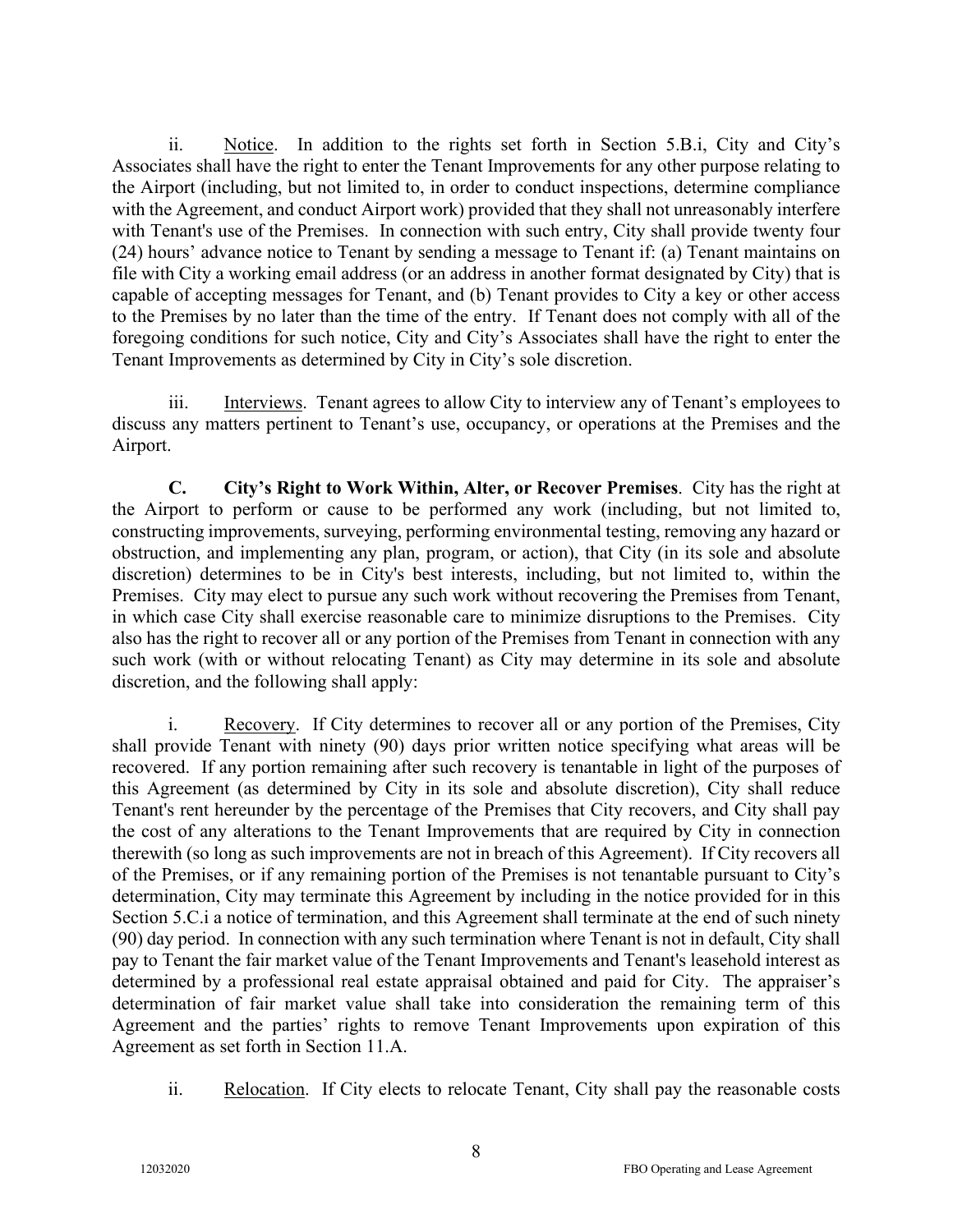that Tenant actually incurs to relocate to a new location (chosen by City) the Tenant Improvements (so long as such improvements are not in breach of this Agreement) and any movable property associated with Tenant's permitted uses under this Agreement. Tenant's rent at such new location shall be determined based on the actual square footage contained in Tenant's Premises at such new location.

iii. No Waiver. Nothing under this Section 5.C shall be construed to waive City's right to pursue any remedy for a breach of this Agreement arising from or relating to Tenant's use, occupancy, or operations at any portion of the Premises or at the Airport.

**D. City's Right to Implement Airport Programs.** City has the right to implement any lawful, reasonable, and nondiscriminatory program at the Airport as City may determine in its sole and absolute discretion, and to require Tenant to participate in or comply with any such program. Such programs may include, but are not limited to, providing common arrangements for trash disposal, utilities, or other Airport functions; providing revenue-generating activities at the Airport by City or its designee (including, but not limited to, vending machines, advertising, wireless communications, and utility services whether on or off of the Premises); designating approved operators and service providers at the Airport; establishing central locations and security procedures for delivering goods or materials to the Airport; and establishing green building and other programs to benefit the environment and conserve energy.

**E. City Charges.** City has the right to impose rates and charges in connection with any matter at the Airport in a manner consistent with Laws and Regulations.

**F. City Directives.** City is the owner and proprietor of the Airport, and City has the right to issue any lawful, reasonable, and non-discriminatory directive as a landlord and proprietor that City determines to be in City's best interests.

**G. Governmental Acts.** City is a government entity, and City has all rights, powers, and privileges afforded to it under Laws and Regulations. Tenant agrees that Tenant is subject to any lawful governmental act of City without regard to the provisions of this Agreement.

# **6. Indemnity, Insurance, and Letter of Credit**

**A. Indemnity by Tenant.** Tenant agrees to indemnify, hold harmless, and defend City and its officers and employees from and against losses of every kind and character (including, but not limited to, liabilities, causes of action, losses, claims, costs, fees, attorney fees, expert fees, court or dispute resolution costs, investigation costs, environmental claims, mitigation costs, judgments, settlements, fines, demands, damages, charges, and expenses) that arise out of or relate to: (i) this Agreement; (ii) any use, occupancy, or operations at the Premises or the Airport by Tenant or Tenant's Associates; or (iii) any wrongful, reckless, or negligent act or omission of Tenant or Tenant's Associates. Tenant shall use attorneys, experts, and professionals that are reasonably acceptable to City in carrying out this obligation. This obligation does not require Tenant to indemnify City and its officers and employees against losses (as defined above) that arise solely from the negligent acts or omissions of City and its officers and employees. The obligation stated in this Section 6.A shall survive the expiration or other termination of this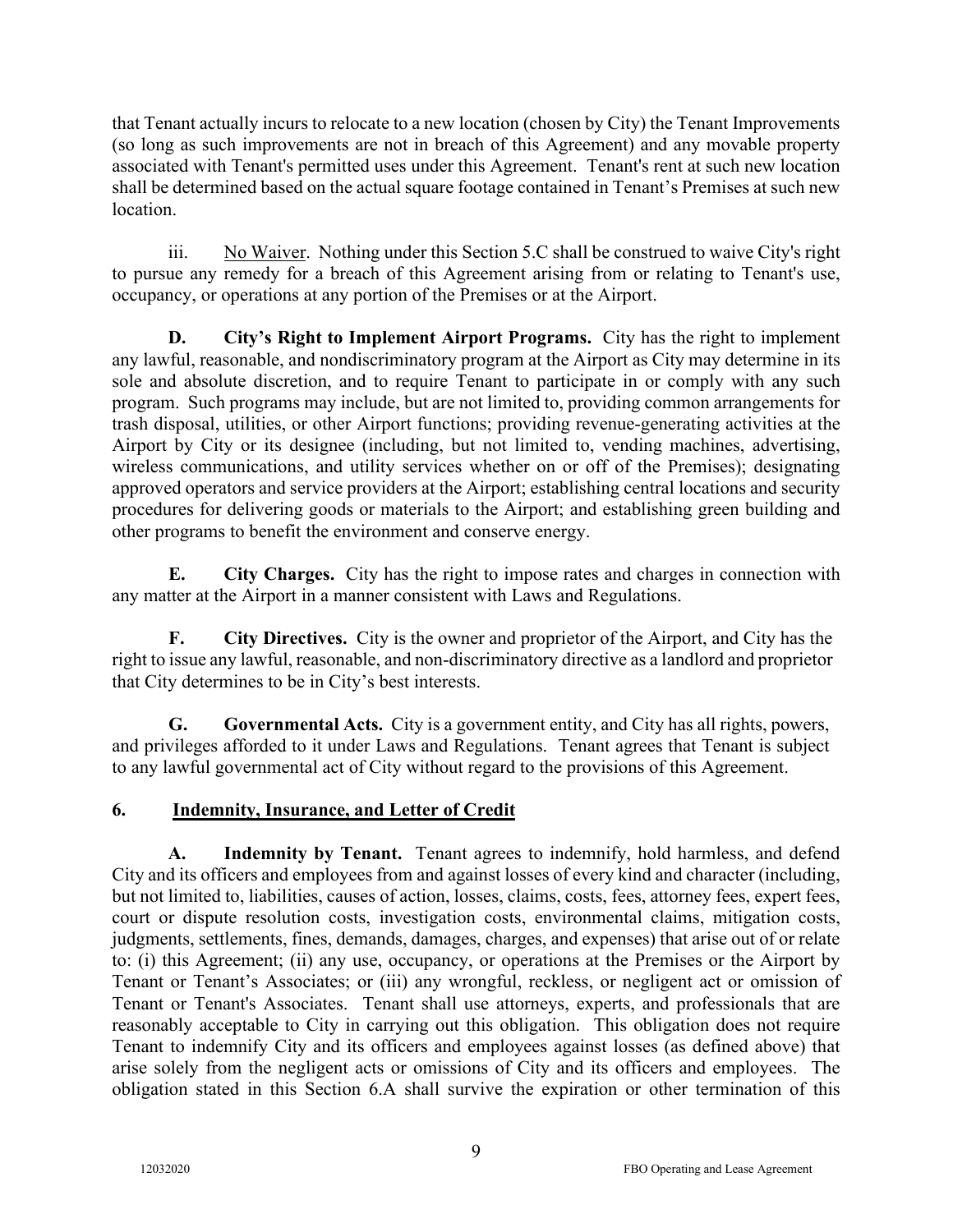Agreement with respect to matters arising before such expiration or other termination. These duties shall apply whether or not the allegations made are found to be true.

**B. Assumption of Risk; Waiver of Liability.** Tenant assumes all risk of the use of the Premises and the Airport, and Tenant hereby knowingly, voluntarily, and intentionally waives any and all losses, liabilities, claims, and causes of action, of every kind and character, that may exist now or in the future (including, but not limited to, claims for business interruption and for damage to any aircraft) against City and its officers, employees, and volunteers arising from or relating to Tenant's use, occupancy, or operations at the Premises or the Airport, except for those losses, liabilities, claims, and causes of action solely arising from the willful misconduct, gross negligence or intentional torts of the City or its officers, employees, and volunteers, that are not limited by governmental immunity.

**C. Insurance.** At Tenant's cost, Tenant shall procure the following insurance coverage prior to entering the Premises, and Tenant shall maintain its insurance coverage in force at all times when this Agreement is in effect in compliance with City's insurance requirements as they exist from time to time (including, but not limited to, the terms provided in Exhibit D):

i. Aircraft Liability. If Tenant is authorized to engage in commercial aircraft flight operations, aircraft liability insurance that includes premises liability, products, and completed operations coverage and, if applicable, mobile equipment coverage with a combined single limit for bodily injury and property damage of not less than one million dollars (\$1,000,000) per occurrence (or two million dollars (\$2,000,000) per occurrence if Tenant is authorized to engage in aircraft sales) and one hundred thousand dollars (\$100,000) per passenger seat for applicable claims, including, but not limited to, contractual liability coverage for Tenant's performance of the indemnity agreement set forth in Section 6.A. If any such coverage is not available to Tenant in the form of an aircraft liability policy, Tenant shall obtain substantially similar coverage through a commercial general liability policy.

ii. Commercial General Liability. If Tenant is not authorized to engage in aircraft flight operations, commercial general liability coverage that includes premises liability, mobile equipment, products, and completed operations coverage with a combined single limit for bodily injury and property damage of not less than one million dollars (\$1,000,000) per occurrence including, but not limited to, contractual liability coverage for Tenant's performance of the indemnity agreement set forth in Section 6.A.

iii. Property. All risk property insurance coverage, including earthquake sprinkler leakage coverage, in an amount equal to the replacement cost (without deduction for depreciation) of the Tenant Improvements and of all personal property situated on the Premises (to the extent not insured under another policy).

iv. Automobile. Business automobile liability insurance coverage for claims and damage due to bodily injury or death of any person or property damage arising out of Tenant's ownership, maintenance, or use of any motor vehicles, whether owned, hired, or non-owned, of not less than one million dollars (\$1,000,000) single combined limit "per accident" for bodily injury and property damage.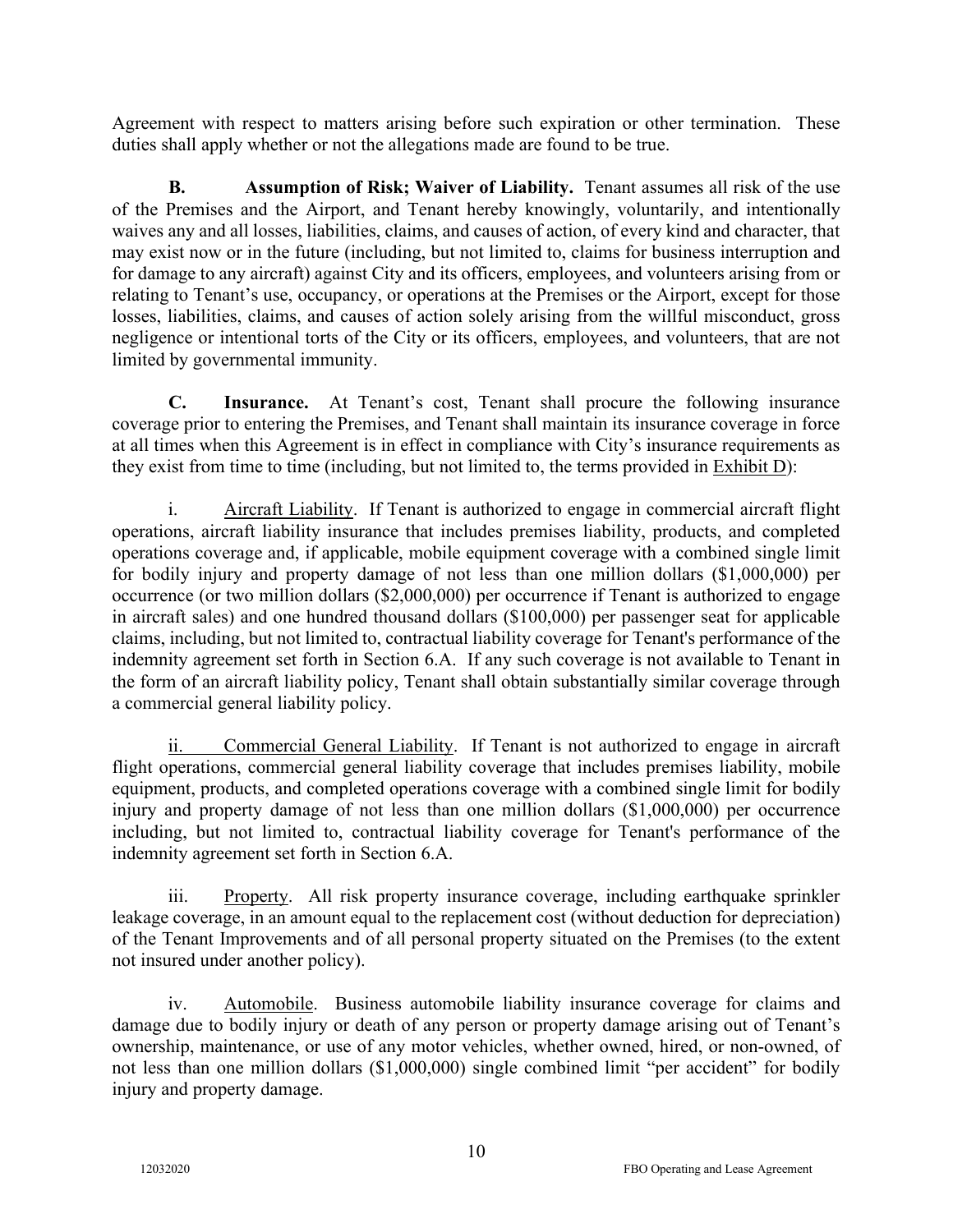v. Pollution. Pollution legal liability insurance of no less than one million dollars (\$1,000,000) aggregate liability and five hundred thousand dollars (\$500,000) per occurrence for environmental clean-up costs, transportation of wastes or products, and claims for bodily injury and property damage arising from losses due to pollution conditions covering all aspects of the Premises, the Tenant Improvements, and Tenant's use, occupancy, and operations at the Airport.

vi. Hangarkeepers Liability. If Tenant is authorized to hangar aircraft, hangarkeepers liability insurance coverage for property damage to aircraft in the care, custody, or control of the insured of not less than one million dollars (\$1,000,000) general aggregate limit of liability.

vii. Workers Compensation. Workers compensation coverage in the amounts and form required by the state of Utah and employer's liability insurance with limits of not less than one hundred thousand/ five hundred thousand/ one hundred thousand dollars (\$100,000.00/ \$500,000.00/ \$100,000.00).

viii. Flight Rental. If Tenant rents aircraft to students or others, Tenant shall first post at a conspicuous location on the Premises information regarding where renters may purchase aircraft rental insurance.

ix. Business Interruption. Tenant is solely responsible for all costs of business interruption, however incurred, and Tenant may purchase business interruption insurance as Tenant may determine.

### **7. Hazardous Materials**

**A. No Violation of Environmental Laws.** Tenant shall not cause or permit any Hazardous Materials to be used, produced, stored, transported, brought upon, or released on, under, or about the Premises or the Airport by Tenant or Tenant's Associates in violation of applicable Environmental Laws. Tenant is responsible for any such violation as provided by Section 6.A of this Agreement.

**B. Response to Violations.** Tenant agrees that in the event of a release or threat of release of any Hazardous Material by Tenant or Tenant's Associates at the Airport, Tenant shall provide City with prompt notice of the same. Tenant shall respond to any such release or threat of release in accordance with applicable Laws and Regulations. If City has reasonable cause to believe that any such release or threat of release has occurred, City may request, in writing, that Tenant conduct reasonable testing and analysis (using qualified independent experts acceptable to City) to show that Tenant is complying with applicable Environmental Laws. City may conduct the same at Tenant's expense if Tenant fails to respond in a reasonable manner. Tenant shall cease any or all of Tenant's activities as City determines necessary, in its sole and absolute discretion, in connection with any investigation, cure, or remediation. If Tenant or Tenant's Associates violate any Environmental Laws at the Airport (whether due to the release of a Hazardous Material or otherwise), Tenant, at Tenant's expense, shall promptly remediate such violation in compliance with applicable Environmental Laws. Tenant shall submit to City a written remediation plan, and City reserves the right to approve such plan (which approval shall not be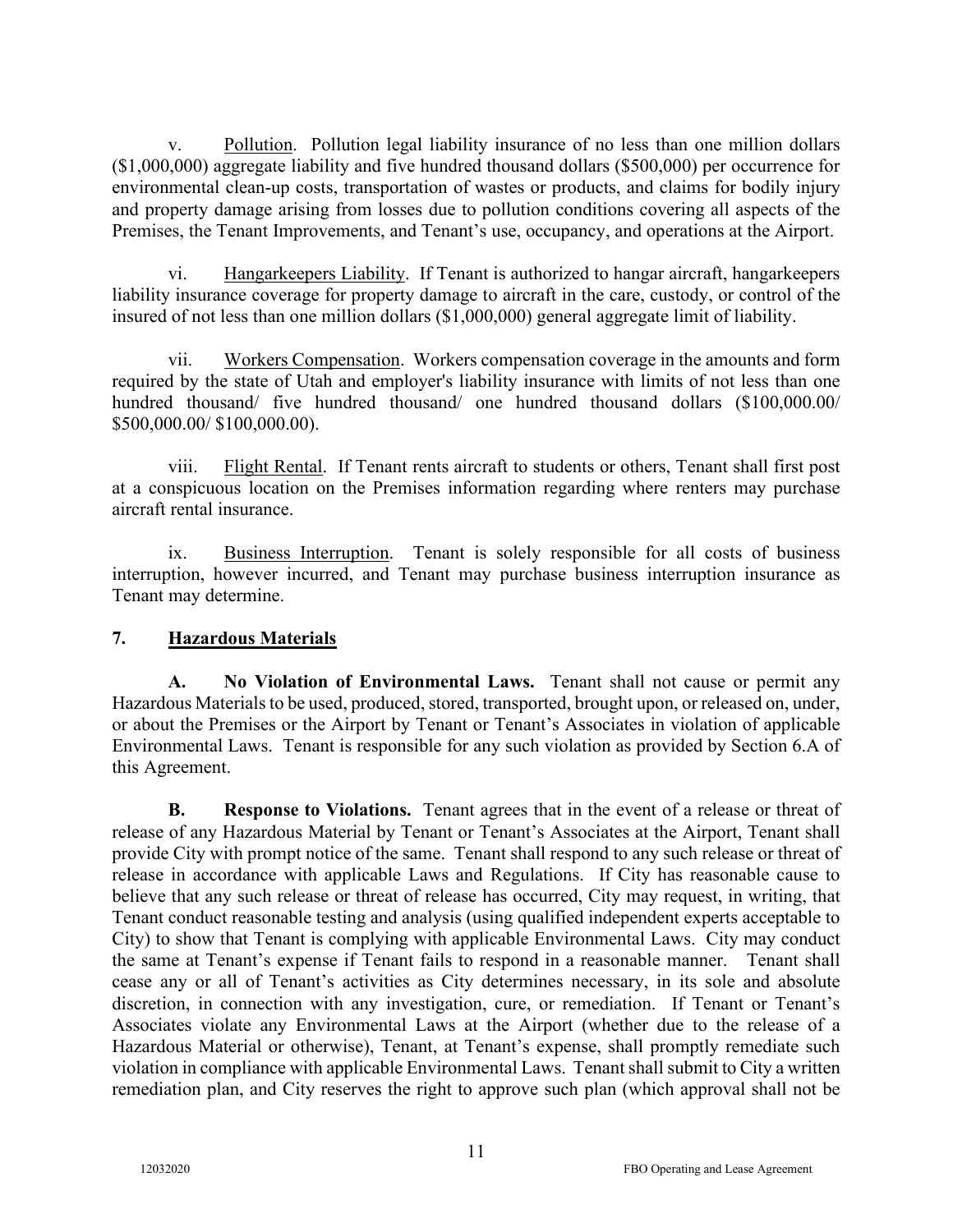unreasonably withheld) and to review and inspect all work. Tenant shall work with City and other governmental authorities having jurisdiction in connection with any violation. Tenant shall promptly provide to City copies of all documents pertaining to any environmental concern that are not subject to Tenant's attorney-client privilege.

**C. Obligations Affecting Permits.** To the extent that Tenant is a co-permittee with City in connection with any permit relating to the environment, or to the extent that Tenant's operations may impact City's compliance with any such permit, Tenant shall work cooperatively with City and other tenants and take all actions necessary to ensure permit compliance, and minimize the cost of such compliance, for the benefit of Airport operations.

**D. Obligations upon Termination and Authorized Transfers.** Upon any expiration or termination of this Agreement (and this obligation shall survive any such expiration or termination), and upon any change in possession of the Premises authorized by City, Tenant shall demonstrate to City's reasonable satisfaction that Tenant has removed any Hazardous Materials and is in compliance with applicable Environmental Laws. Such demonstration may include, but is not limited to, independent analysis and testing. The obligations of this Section 7 shall survive any termination of this Agreement.

# **8. Assignment and Subleasing**

**A. Assignment.** Tenant shall not assign any of its rights under this Agreement, including, but not limited to, rights in the Tenant Improvements, (whether such assignment is voluntarily or involuntarily, by merger, consolidation, dissolution, change in control, or any other manner), shall not encumber any such rights or record this Agreement (or any document or interested relating thereto), and shall not delegate any performance under this Agreement, except with the prior written consent of City to any of the same. City may withhold consent to such assignment, encumbrance, or delegation for any or no reason in its sole and absolute discretion. Regardless of City's consent, Tenant shall not be released from any obligations for matters arising during the time when this Agreement was in effect. Any purported assignment or encumbrance of rights or delegation of performance in violation of this Section 8.A is void. This Agreement is binding on Tenant's successors or assigns that have been authorized pursuant to this Section 8.A.

i. Assignment Upon Foreclosure or Forfeiture. Upon compliance with Subsection B below, this Agreement may be encumbered by means of an assignment of this Agreement to secure financing for the construction or purchase of Tenant Improvements, provided that such assignment permits Tenant to remain in possession except in the event of foreclosure. In the event of foreclosure or forfeiture by the holder of such security, the City consents to further assignment to any person, firm or corporation which is fully competent and has the necessary facilities, experience and financial resources to perform the obligations contained in this agreement on the part of the Tenant to be performed, provided such proposed assignee shall expressly assume said obligations in writing.

ii. Change of Majority Interest. A change in ownership of the majority interest in Tenant's business entity shall be considered a prohibited assignment of this Agreement, and shall constitute a default and breach of this Agreement, unless such change of majority ownership is pre-approved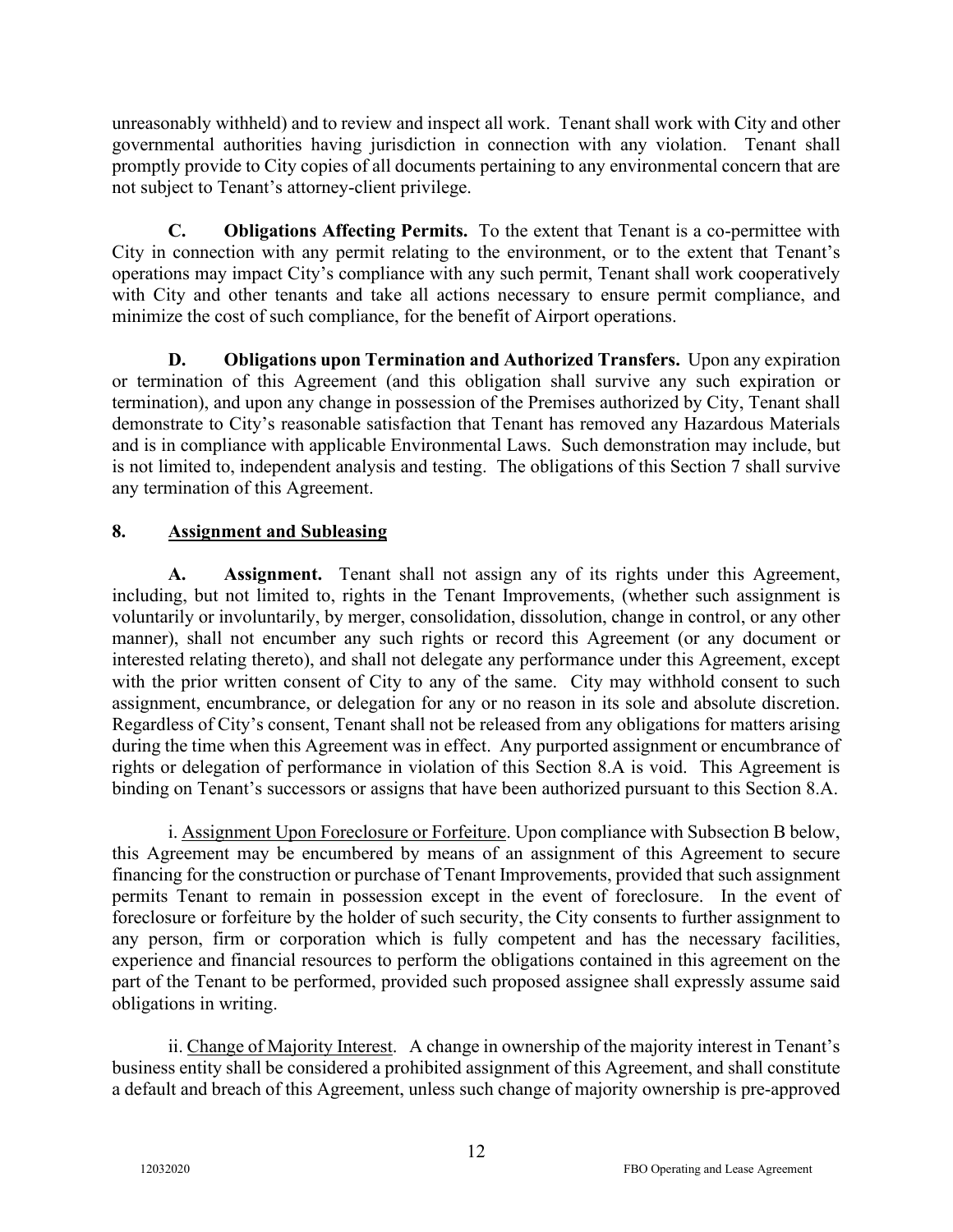by City. City approval of a change in majority interest in Tenant's business entity may require Tenant's requalification, negotiation, and entering into a new lease agreement.

### **B. Permitted Encumbrances.**

i. Acceptable Request. Any request for City's consent to an encumbrance under this Section 8 shall at a minimum meet the following requirements: (a) the purpose of such encumbrance shall be to secure financing for the construction or purchase of Tenant Improvements; (b) such encumbrance shall only encumber Tenant's leasehold interest and shall not encumber any other interest whatsoever; (c) the lienholder must agree to maintain current contact information with City at all times; (d) the lienholder and Tenant must agree to provide to City concurrent copies of any notices of default sent to Tenant and all letters or other information exchanged between Tenant and the lienholder thereafter until such matter has concluded; (e) the lienholder must agree to promptly remove such encumbrance when the obligation that it secures has been satisfied; (f) such encumbrance shall be subordinate to the City's interests; (g) such encumbrance shall terminate prior to the earliest scheduled Expiration Date of this Agreement; (h) by obtaining City's consent Tenant agrees that it shall not default on its commitment in connection with the permitted encumbrance (and any such default shall be a breach of this Agreement); and (i) the lienholder must certify to City that it has reviewed this Agreement, that it has accepted provisions that may affect the lienholder, and that no loan requirements conflict with or materially erode any provisions of this Agreement.

ii. Defaults. Whenever a lienholder is in compliance Section 8.B.i and such lien is enforceable, upon any default under this Agreement or such lien the following shall apply: (a) such lienholder may, within twenty (20) days after such default, cure all defaults under this Agreement and notify City that it will seek a purchaser for Tenant's leasehold interest; (b) upon giving such notice, such lienholder shall have sixty (60) days to sell (on terms acceptable to City) Tenant's leasehold interest to a purchaser that is acceptable to City and qualified to perform this Agreement (and City's determinations shall be in City's sole and absolute discretion); (c) City may determine any interim arrangements for conducting operations at the Premises in its sole and absolute discretion; and (d) if such lienholder fails to give such notice or fails to sell Tenant's leasehold interest within such sixty (60) days, such lienholder shall remove all encumbrances and City may exercise any remedy (including, but not limited to, terminating this Agreement and accepting title to the Tenant Improvements). City shall have no obligation to provide any notices to any lienholder, and City shall have no liability of any kind to any lienholder.

**C. Subleasing.** Tenant shall not sublease any part of the Premises unless subleasing aeronautical space is an integral part of a Tenant's permitted commercial aeronautical activity (i.e., an Aircraft Storage SASO; an FBO subleasing space for the operation of a permitted SASO, etc). Upon obtaining City's prior written consent, which City may provide or withhold in City's sole discretion, Tenant shall have the right to sublease portions of the Premises for the storage of Aircraft or operation of a permitted commercial aeronautical activity in the areas approved by and subject to the terms required by City. Tenant shall impose on all approved subtenants the same terms set forth in this Agreement to provide for the rights and protections afforded to City hereunder. Tenant shall reserve the right to amend Tenant's subleases to conform to the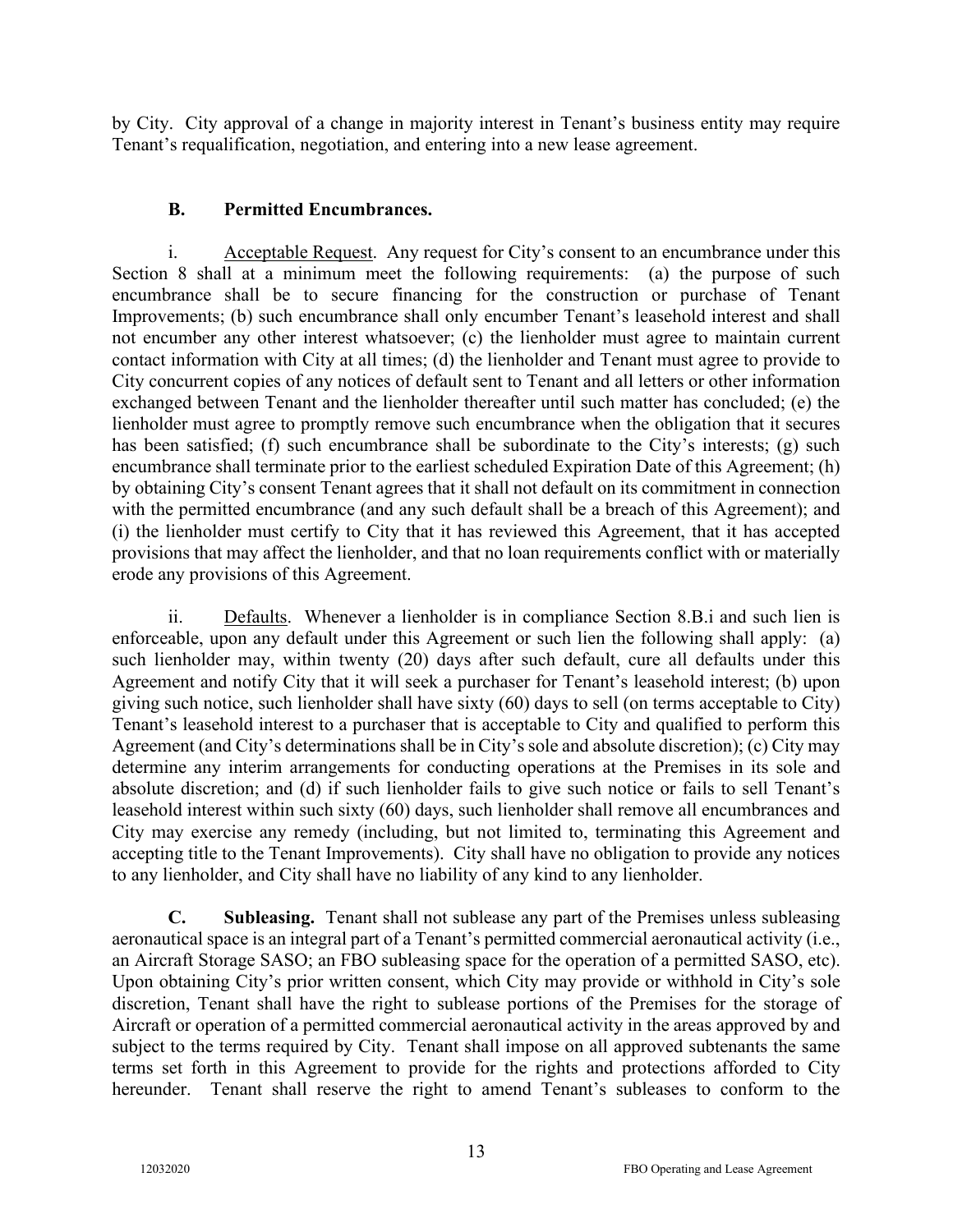requirements of this Agreement, and all such subleases shall be consistent with and subordinate to this Agreement as it is amended from time to time. Such subleases shall include an agreement that the sublessees will attorn to and pay rent to City if Tenant ceases to be a party to this Agreement. City shall have the right to approve any sublease in City's sole discretion, and Tenant shall provide to City a copy of every sublease executed by Tenant (which shall include the make, model, and identification number of all Aircraft making use of such space). No sublease shall relieve Tenant of any obligation under this Agreement. Tenant shall be responsible and liable for the actions of its subtenant on the airport, whether or not its sublease has been approved by the city. Any action or omission that would constitute a breach of this Agreement if committed by Tenant, will also constitute a breach of this Agreement if committed by Tenant's subtenant. The city shall be entitled to receive any revenue that the tenant/assignor of a city-owned building receives from a subtenant/assignee that exceeds the amount the tenant/assignee is required to pay the city pursuant to the tenant's/assignee's agreement.

### **9. Damage, Destruction, and Condemnation**

**A. Damage or Destruction of Premises.** If any portion of the Premises or the Tenant Improvements is damaged in any manner, Tenant shall promptly remove from the Airport all debris and cause repairs to be made to restore the same to an orderly and safe condition. All work shall be performed in accordance with plans and specifications that are approved by City as being consistent with or better than the original improvements. Tenant shall apply all proceeds that are made available from Tenant's insurance policies (or those of any subtenant or assignee) to performing such work. If City performs such work pursuant to Section 10.B, such Tenant insurance proceeds shall be paid to City. If the Premises or Tenant Improvements are tenantable despite such damage, Tenant shall not receive any abatement of Tenant's rent obligations. To the extent that any portion is rendered untenantable by such damage in light of the purposes of this Agreement (as determined by City in its sole and absolute discretion), rent shall continue if Tenant has business interruption insurance, or if Tenant does not have such insurance, City shall abate Tenant's rent proportionately until repairs have been substantially completed (as determined by City in its sole and absolute discretion).

**B.** Condemnation. In the event of any condemnation proceeding in which all or any part of the Premises is taken (by a condemnor other than City), all compensation from such proceeding shall be paid to City except that Tenant may pursue a claim against the condemnor for the value of the Tenant Improvements and Tenant's leasehold interest. In the event of a partial taking, City shall reduce the ground rent payable by Tenant on a pro rata basis for portions of the Premises so taken. If all or a material portion of the Premises is rendered untenantable as a result of such taking, Tenant may terminate this Agreement by giving City a written notice of termination within thirty (30) days of the time when the condemnor takes or is deemed to have taken possession of any portion of the Premises, and this Agreement shall terminate thirty (30) days after City receives such notice; provided, however, that if City pursues an action to contest whether any portion of the Premises has been rendered untenantable, this Agreement shall terminate as determined by a court.

#### **10. Default**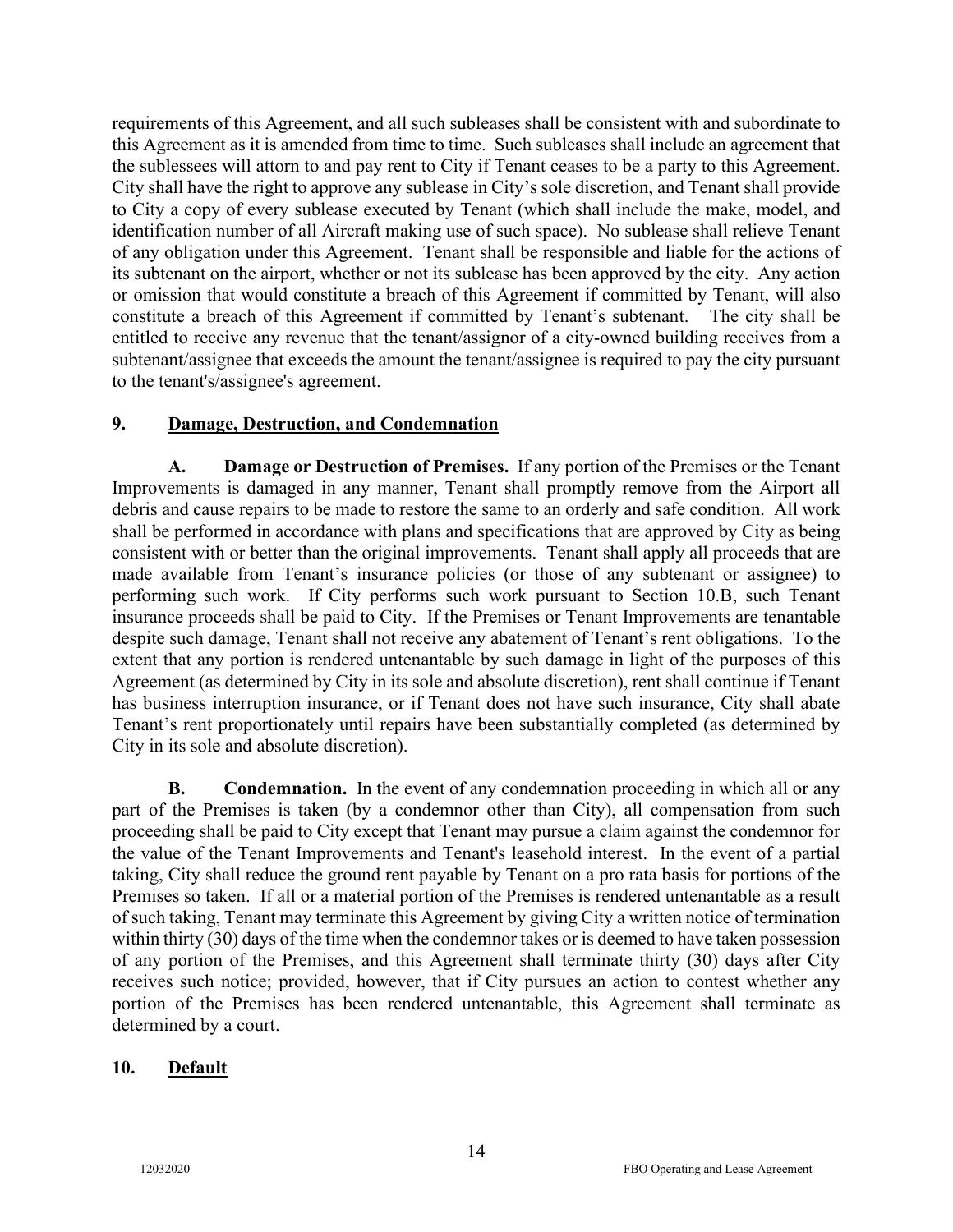**A. Tenant's Default.** The occurrence of any of the following events shall constitute a default by Tenant under this Agreement: (i) Tenant fails to timely pay any installment of rent or any additional rent and Tenant fails to cure the delinquency within thirty (30) days following written notice of such delinquency from City; (ii) Tenant ceases to provide any service that Tenant is required to provide under this Agreement for a period of seven (7) consecutive days; (iii) Tenant violates any requirement under this Agreement (including, but not limited to, abandonment of the Premises) and fails to cure the same within thirty (30) days following written notice of such violation from City (except that in the case of insurance coverage required to be maintained, such period shall be five (5) days); (iv) Tenant assigns or encumbers any right in this Agreement, delegates any performance hereunder, or subleases any part of the Premises (except as expressly permitted in this Agreement); (v) Tenant files a petition in bankruptcy, becomes insolvent, or has a petition filed against Tenant in bankruptcy, insolvency, or for reorganization or appointment of a receiver or trustee which is not dismissed within sixty (60) days; (vi) Tenant petitions for or enters into an arrangement for the benefit of creditors, or suffers this Agreement to become subject to a writ of execution and such writ is not released within thirty (30) days; or (vii) Tenant defaults in constructing a Tenant Improvement as provided in Exhibit B, Section B.7; or (viii) Tenant is in breach of this Agreement (including, but not limited to, operational deficiencies pursuant to Section 4.L.vii) three (3) or more times during a twelve (12) month period (whether or not cured).

**B.** Remedies. Upon any default by Tenant under this Agreement, City may (at any time) pursue any or all remedies available to City, including, but not limited to, the following: (i) perform in Tenant's stead any obligation that Tenant has failed to perform, and Tenant shall promptly pay to City all costs incurred by City for such performance, together with interest and service fees for any past due amounts (as provided in Section 10.C) and an administrative charge equal to twenty percent (20%) of the cost incurred by City (which the parties agree is a reasonable estimate of and liquidated damages for City's overhead expenses associated with such performance); (ii) terminate Tenant's rights under this Agreement upon delivering a written notice of termination; and (iii) re-enter and take possession of the Premises by any lawful means (with or without terminating this Agreement). Tenant shall pay all costs and damages arising out of Tenant's default, including, but not limited to, the cost of recovering possession of the Premises, the cost of improving and reletting the Premises (including, but not limited to, any real estate broker fees or marketing costs), and attorneys' fees and costs. Notwithstanding any termination or re-entry, Tenant shall remain liable to pay the rent and additional rent required under this Agreement for the remaining term of this Agreement, and Tenant shall pay City on demand for any deficiency in the same. No action by City or City's Associates shall be construed as an election by City to terminate this Agreement or accept any surrender of the Premises unless City provides Tenant with a written notice expressly stating that City has terminated this Agreement or accepted a surrender of the Premises. Following a default by Tenant under this Agreement, City shall exercise commercially reasonable, good faith efforts to mitigate its damages as required by applicable Utah law.

**C. Past Due Amounts.** If Tenant fails to pay when due any amount required to be paid by Tenant under this Agreement, such unpaid amount shall be subject to late fees and interest as set forth in any applicable ordinance or administrative policy adopted by the city. In the absence of an applicable ordinance or policy, such unpaid amount shall bear interest at the rate of eighteen percent (18%) from the due date of such amount to the date of payment in full, with interest. In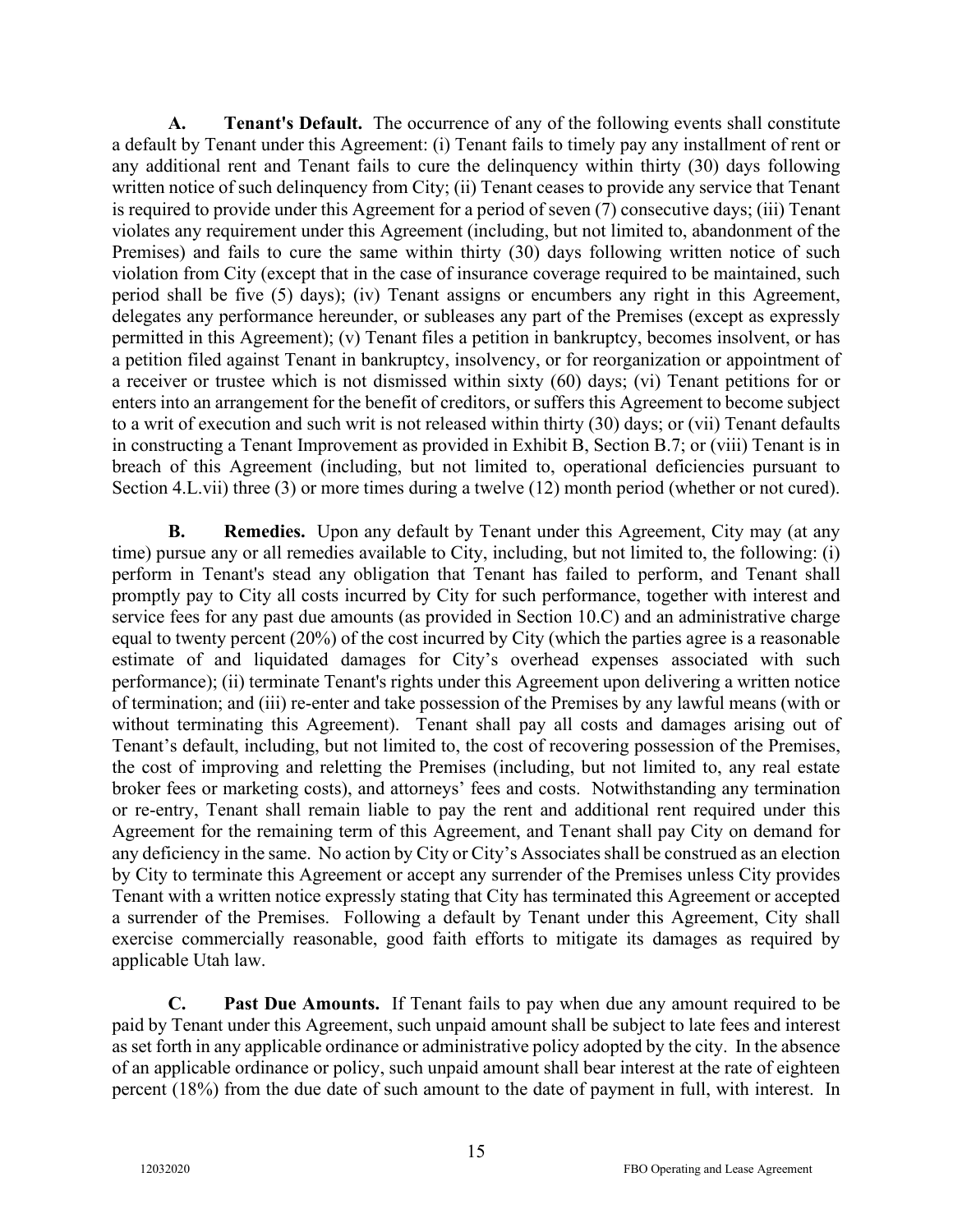addition, City may also charge a sum of five percent (5%) of such unpaid amount as a service fee, which the parties agree is a reasonable estimate of and liquidated damages for City's additional costs for billing and collection arising from Tenant's failure to make payment in a timely manner. All amounts due under this Agreement are and shall be deemed to be rent or additional rent, and shall be paid without abatement, deduction, offset, prior notice, or demand (unless expressly provided by the terms of this Agreement). City's acceptance of any past due amount (or its associated interest or service fee) shall not constitute a waiver of any default under this Agreement.

**D. Default by City.** City shall not be in default under this Agreement unless City fails to perform an obligation required of City under this Agreement within thirty (30) days after written notice by Tenant to City. If the nature of City's obligation is such that more than thirty (30) days are reasonably required for performance or cure, City shall not be in default if City commences performance within such thirty (30) day period and thereafter diligently prosecutes the same to completion. In no event may Tenant terminate this Agreement or withhold the payment of rent or other charges provided for in this Agreement as a result of City's default.

**E. Survival.** The provisions of this Section 10 and the remedies and rights provided in Section 6 shall survive any expiration or termination of this Agreement.

## **11. Expiration or Termination**

## **A. Disposition of Tenant Improvements.**

i. Disposition If Agreement Terminates Before Expiration Date. If as a result of Tenant's default this Agreement terminates before the Expiration Date, within ninety (90) days after such termination, City, in its sole discretion, may determine to accept title to all or any portion of the Tenant Improvements. Upon City accepting any such title, all of Tenant's rights, title, and interests in the same shall be forfeited to City and title thereto shall vest in City automatically. Tenant shall surrender the Premises upon termination (and shall surrender any Tenant Improvements as accepted by City) in accordance with Section 11.B and Exhibit E, Section E.13. If City rejects any such title, or if such ninety-day period expires, Tenant shall (within sixty (60) days thereof) remove all Tenant Improvements that were not accepted by City at Tenant's sole expense in a manner acceptable to City (and the obligations of Section 6.A shall apply to such removal). If Tenant fails to remove any such improvements, City may do so in any manner acceptable to City pursuant to Section 10.B.

ii. Disposition Upon Expiration. Upon the expiration of this Agreement, Tenant may either: (a) transfer its interests in the Tenant Improvements to a party who, prior to such expiration, has been accepted by City, in its sole discretion, and has entered an agreement for the Premises that is acceptable to City; or (b) Tenant shall surrender the Premises (in accordance with Section 11.B) and, within sixty (60) days after such expiration, shall remove the Tenant Improvements (and the obligations of Section 6.A shall apply to such removal). If Tenant fails or is unable to perform either such alternative, City shall have the rights set forth in Section 11.A.i and may exercise them at any time.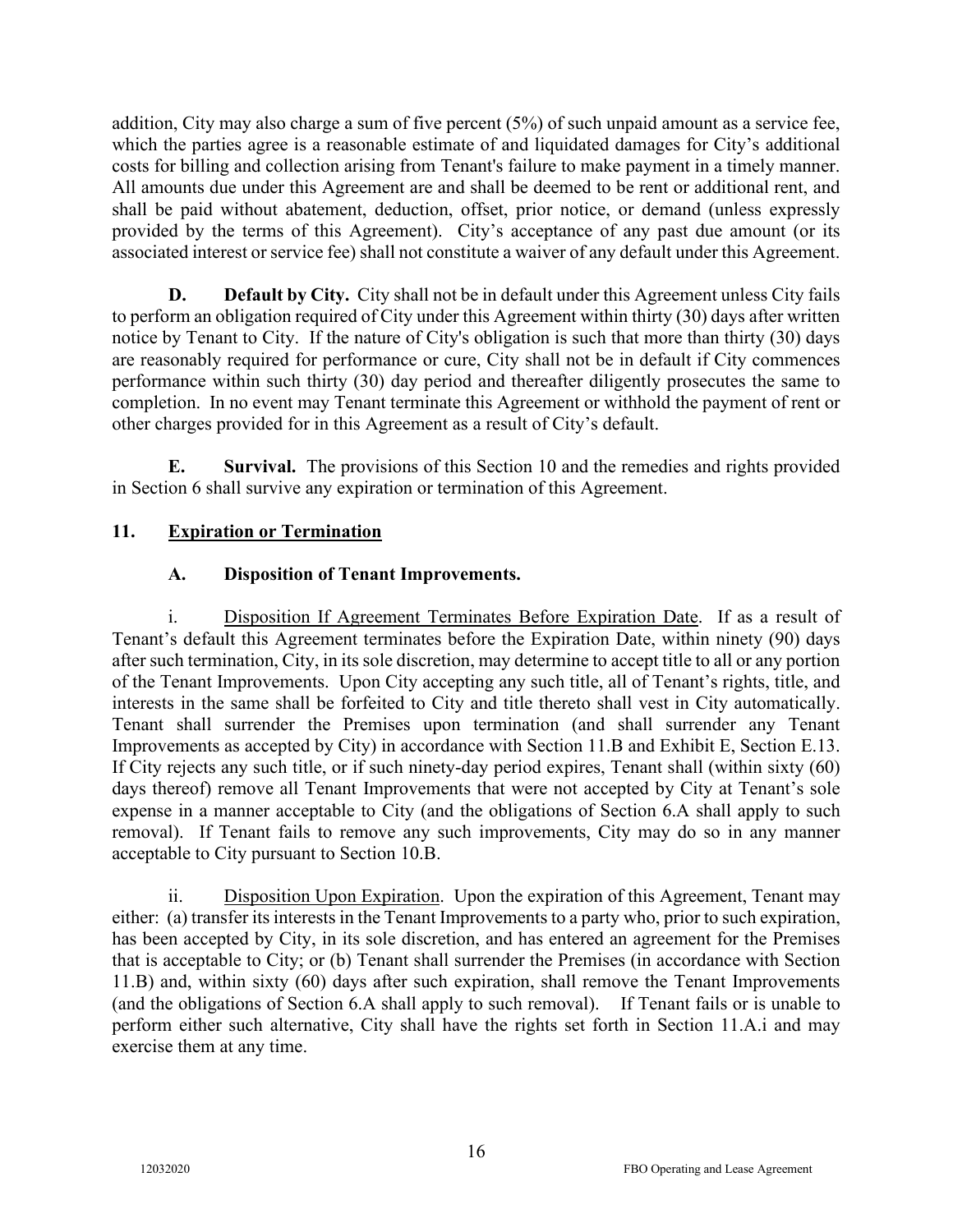**B. Surrender of Premises.** Upon any expiration or termination of this Agreement, Tenant, at Tenant's sole cost, shall (i) promptly and peaceably surrender to City the Premises (and any Tenant Improvements accepted by the City pursuant to Section 11.A) "broom clean" and in good order and condition; (ii) repair in a good and workmanlike manner any damage to the Premises or the Airport that arises from or relates to Tenant's use, occupancy, or operations under this Agreement (including, but not limited to, while removing any property upon expiration or termination); (iii) deliver to City all keys and access credentials relating to the Airport; (iv) perform Tenant's environmental obligations as provided in Section 7.D; and (v) remove all movable personal property and trade fixtures (including signage) that are not owned by City, (except that Tenant must obtain City's prior written consent to remove any such property if Tenant is in default under this Agreement or if such removal may impair the structure of any building). Upon any expiration or termination of this Agreement (which includes, but is not limited to, termination for abandonment of the Premises), all property that Tenant leaves on the Premises shall conclusively be deemed to have been abandoned and may be appropriated, sold, stored, destroyed, or otherwise disposed of by City without notice to, and without any obligation to account to, Tenant or any other person (except that Tenant Improvements shall be as provided in Section 11.A). Tenant shall pay to City all expenses incurred in connection with the disposition of such property in excess of any amount received by City from such disposition. Tenant shall not be released from Tenant's obligations under this Agreement in connection with surrender of the Premises until City has inspected the Premises and delivered to Tenant a written release.

**C. Holding Over.** If Tenant remains in possession of the Premises after any expiration or termination of this Agreement, such occupancy shall not waive any default under this Agreement and City may terminate such occupancy as a tenancy at will in accordance with state law. During such occupancy, Tenant shall comply with all provisions of this Agreement that are applicable to an at-will tenancy, and Tenant shall pay the following rent: ground rent at the highest rate then charged at the Airport and rent for the Tenant Improvements at fair market value based on City's survey of rent for similarly situated facilities at the Airport and at other western airports (which City shall determine in its sole and absolute discretion).

**D. Survival.** The provisions of this Section 11 shall survive any expiration or termination of this Agreement.

# **12. General Provisions**

**A. General Provisions.** This Agreement is subject to the General Provisions set forth at Exhibit E.

**B. Notices.** Any notice, demand, written consent, or other communication required to be in writing under this Agreement shall be given in writing by personal delivery, express mail (postage prepaid), nationally recognized overnight courier with all fees prepaid (such as, by way of example, Federal Express or DHL), or certified mail (return receipt requested and postage prepaid) when addressed to the respective parties as follows:

# **TO: CITY TO: TENANT**

17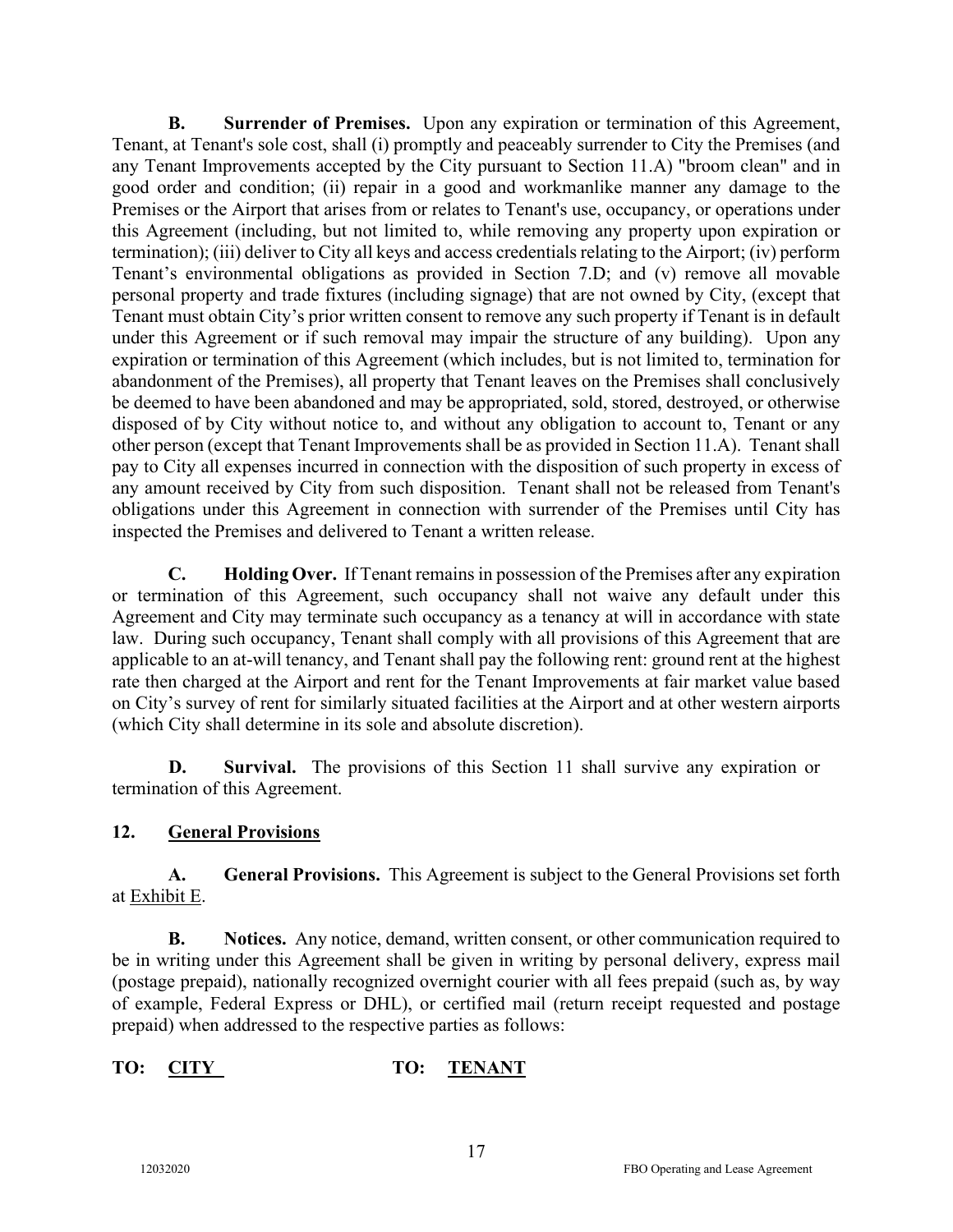**Airport Manager name 3909 Airport Rd. address Ogden, Utah 84405**

**With a required, simultaneous copy to: Ogden City Attorney 2549 Washington Blvd. Suite 840 Ogden, UT 84401**

Either City or Tenant may change its notice address or facsimile number by giving written notice of such change to the other party. Any notice, demand, or written consent or communication shall be deemed to have been given, and shall be effective, upon compliance with this Section 12.B and delivery to the notice address or facsimile number then applicable for the party to which the notice is directed; provided, however, that such delivery shall not be defeated or delayed by any refusal to accept delivery or an inability to effect delivery because of an address or facsimile number change that was not properly communicated.

**C. Incorporation.** All exhibits referred to in this Agreement, as they may be amended from time to time, are incorporated in and are a part of this Agreement. Any proposal materials submitted by Tenant in response to a solicitation by City, to the extent accepted by City, shall be incorporated in this Agreement.

**D. Binding Obligation.** Tenant warrants and represents that it has the right, power, and legal capacity to enter into and perform its obligations under this Agreement as a legal, valid, and binding obligation of Tenant.

IN WITNESS WHEREOF, the parties hereto have executed this Agreement as of the date first written above.

| CITY:<br>OGDEN CITY CORPORATION   | TENANT:     |
|-----------------------------------|-------------|
| <b>Airport Manager</b><br>Attest: | By:<br>Its: |
| Ogden City Recorder               |             |

Approved as to form: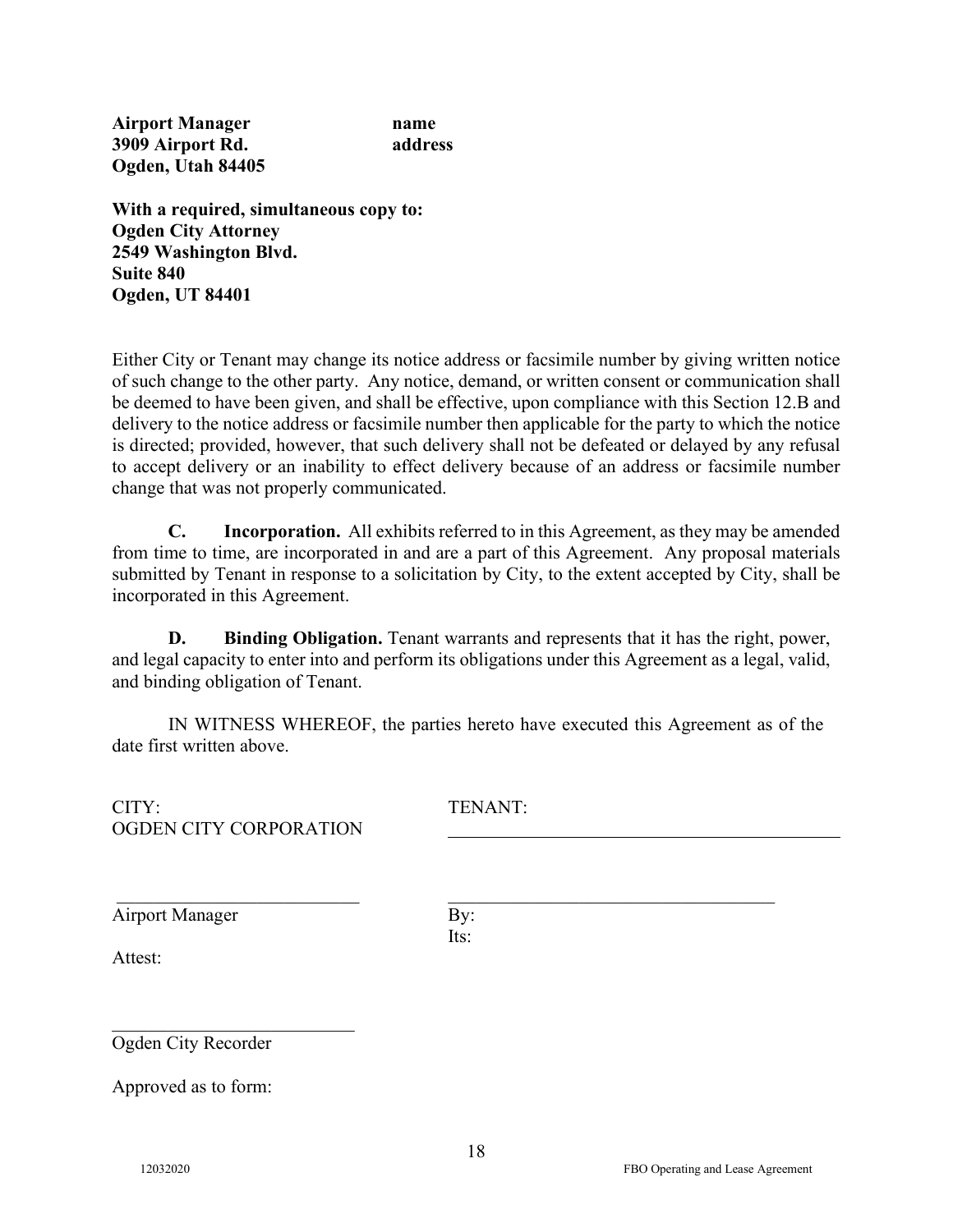Ogden City Attorney

\_\_\_\_\_\_\_\_\_\_\_\_\_\_\_\_\_\_\_\_\_\_\_\_\_\_\_\_\_\_\_\_\_\_\_\_\_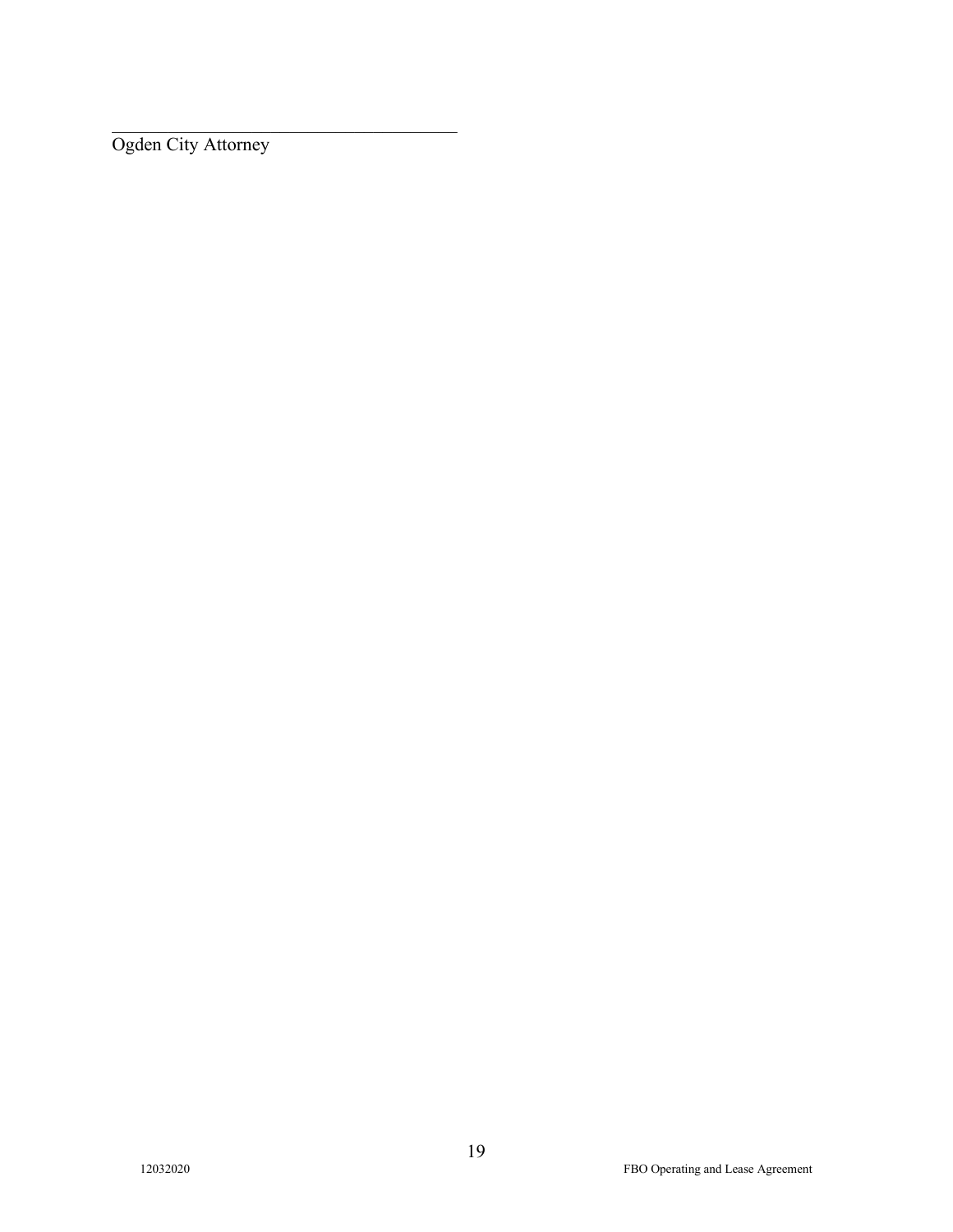### **EXHIBIT A**

### **PREMISES**

Property description of the Premises:

Hangar or Lot number(s) ( ) on the Ogden Airport Hangar Parcel Plat, which contains [six] ( [6] ) square feet. For informational purposes, such lot(s) is/are depicted on the following page.

The remainder of this page has been intentionally left blank.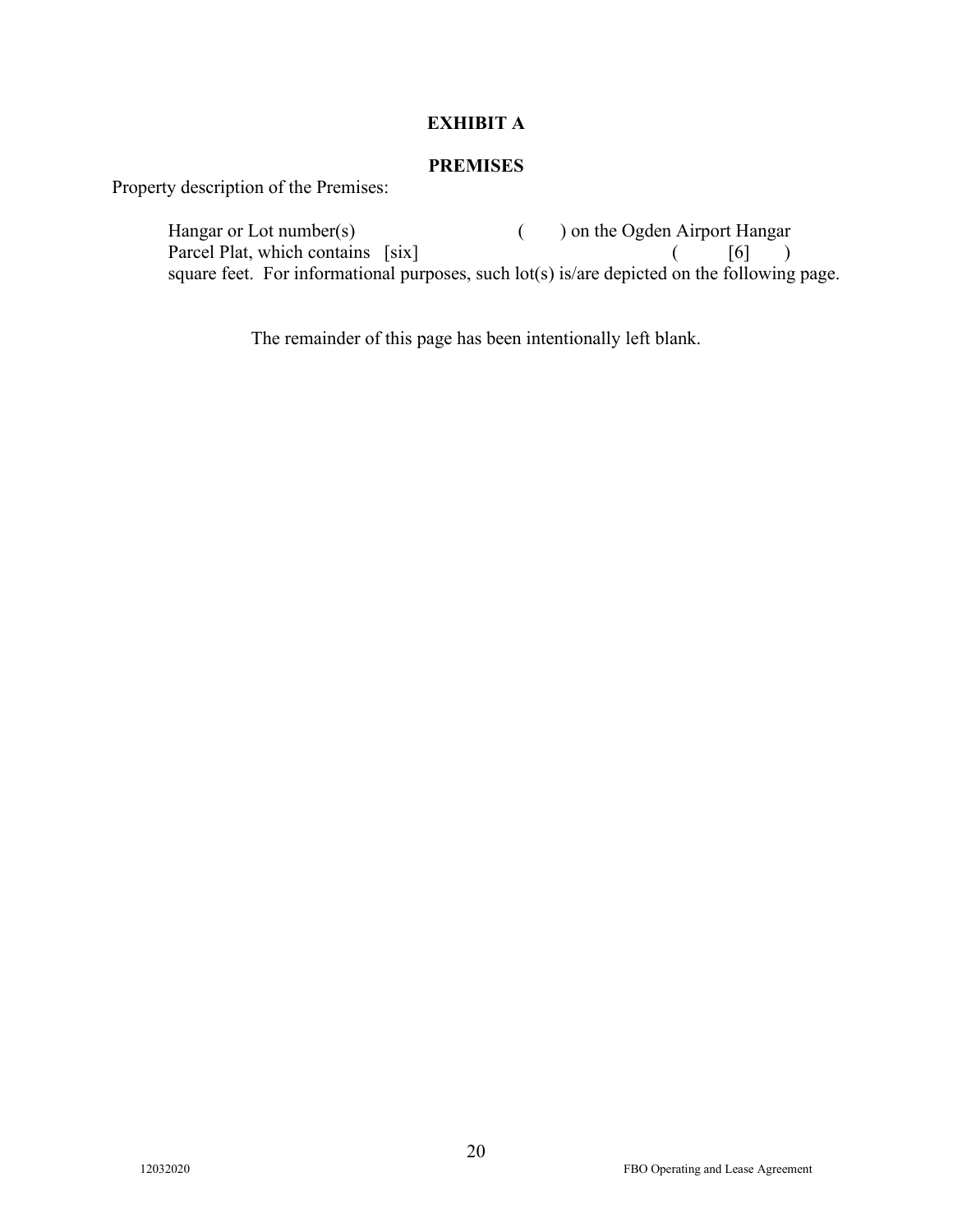#### EXHIBIT B TENANT CONSTRUCTION REQUIREMENTS

**B.1 Authorization**. Tenant shall not commence any construction on the Premises without the City's prior written consent for all work to be conducted. Tenant shall submit plans, a schedule, and a budget to City when making any request to construct improvements. City may request any information, request modifications, consent to, or deny Tenant's request in City's sole and absolute discretion. For any authorized project, Tenant shall provide City with copies of all plans, specifications, and construction documents during the progress of the work, and the matters contained therein shall be subject to City's consent. Tenant shall make no changes to the work without City's prior written consent.

**B.2 Standard**. All work shall be performed in a good and workmanlike manner, and shall be equal or greater than the quality of the original materials, workmanship, and appearance of similar work performed by Tenant or by City elsewhere at the Airport. Work shall be performed by qualified and properly licensed personnel. All work shall conform to Laws and Regulations. Work shall be performed in a safe manner, and City shall have the right, but not the duty, to stop any work until safe conditions can be investigated and implemented. The work site shall be secured consistent with industry standards at Airports during the performance of the work.

**B.3 Coordination**. Tenant shall coordinate all work with Airport activities, and shall minimize any disruption to Airport activities, tenants, and customers. City shall have the right, but not the duty, to direct that Tenant and Tenant's Associates cease activities or revise work plans to avoid disruption. Tenant and Tenant's Associates shall meet with City as requested by City as the work progresses, and provide the City with information as City may require. City may require Tenant to comply with other measures that are in the City's interests in connection with any construction activities.

**B.4 Indemnification, Insurance, and Bonds**. Tenant shall cause Tenant's Associates who are performing any work relating to constructing improvements to provide the following:

**a. Indemnity.** Tenant shall require such associates to indemnify City consistent with the indemnity obligation of Section 6.A in connection with City's interests.

**b. Insurance.** Tenant shall provide or shall require such associates to provide builder's risk coverage to insure the improvements constructed on the Premises to the extent of not less than one hundred percent (100%) of such improvements' full insurable value using the all risk form of protection. Tenant shall also require design professionals to provide errors and omissions coverage in an amount not less than one million dollars (\$1,000,000). All such insurance shall comply with City's insurance requirements including, but not limited to, those set forth at Exhibit D. Tenant also shall ensure that Tenant's insurance policies required in Section 6 extend coverage for such work.

**c. Bonds.** Tenant shall provide or shall require such associates to provide construction payment and performance bonds in amounts covering not less than one hundred percent (100%) of the contract price of such improvements and in a form acceptable to City. All such bonds shall name the City as a co-obligee.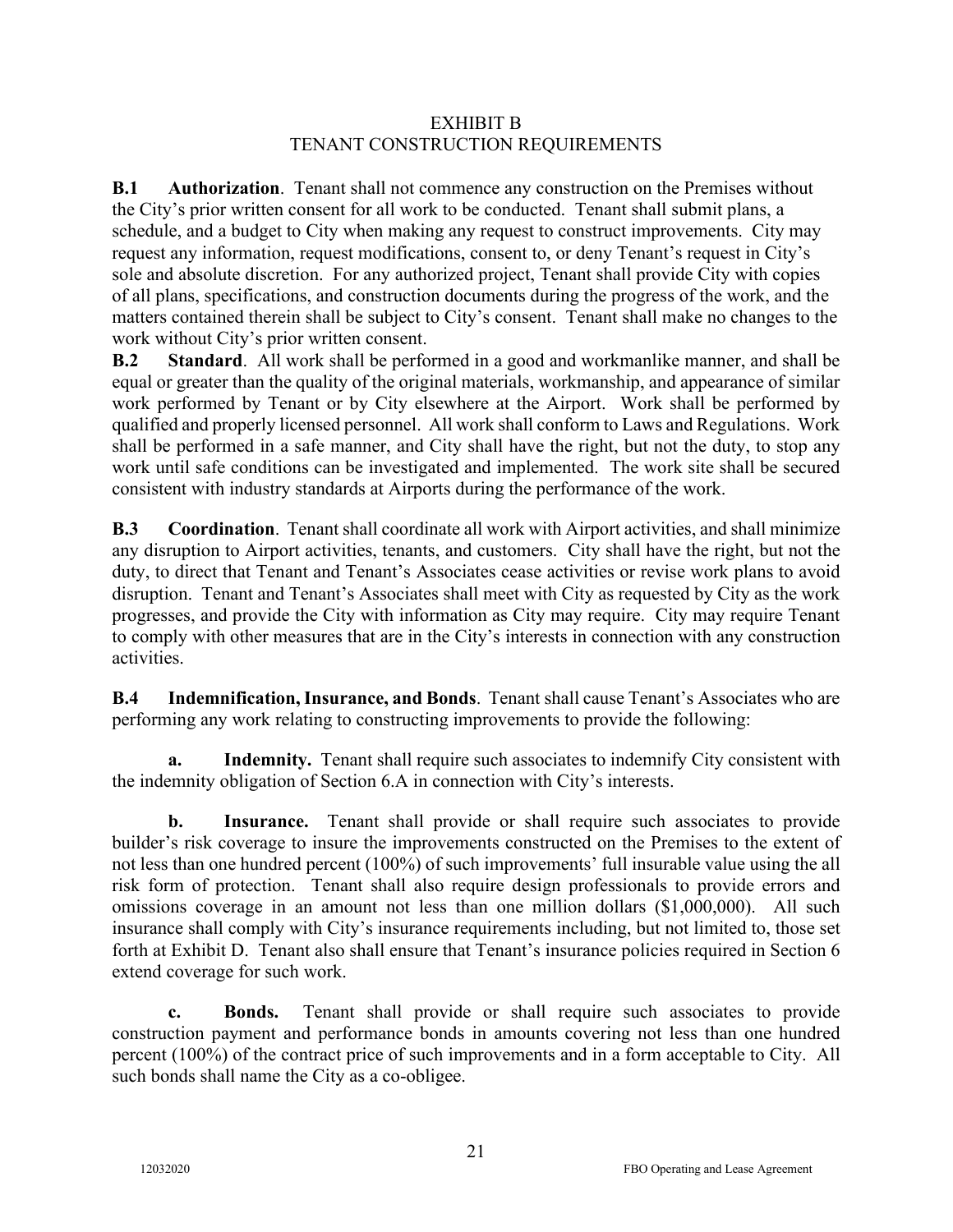**B.5 Agreement Applicable to Work**. The provisions of this Agreement shall apply to all work pursued by Tenant to construct improvements, regardless of whether such work commences or concludes before the Commencement Date or after the Expiration Date (including, but not limited to, Tenant's obligations under Sections 6 and 4.F, provisions prohibiting liens, and provisions requiring compliance with all Laws and Regulations). Tenant shall provide for compliance with this Agreement's requirements by Tenant's Associates who are performing any work relating to constructing improvements.

**B.6 Permits, Plan Checks Required.** Tenant and Tenant's Associates must comply with all City requirements applicable to construction, including, but not limited to, permit requirements, plan check requirements, and other requirements imposed by City.

**B.7 Default**. Tenant shall comply with the construction schedule approved by City. If such construction is not completed substantially within any times required by Tenant's approved schedule, or if for any reason Tenant fails to complete construction within ninety (90) days of Tenant's approved date for substantial completion, Tenant shall be in default under this Agreement and City shall have all of the rights set forth in Section 11.A regarding a disposition of Tenant Improvements in addition to all other remedies. Upon any default, Tenant shall turn over to City copies of all records associated with the work and shall work cooperatively with City.

**B.8 Final Submittals**. Tenant shall submit the following to City within ninety (90) days of beneficial occupancy:

**a. Certified Financials**. Tenant shall submit a statement of construction costs certifying the total construction cost of any improvement in a form reasonably required by City.

**b. Free of Liens.** Tenant shall submit a statement that the Premises and Tenant Improvements are free and clear of all liens, claims, or encumbrances (except when specifically authorized in the manner permitted under this Agreement).

**c. As-Built Drawings.** Tenant shall submit at its expense a complete set of accurate "as-built" plans and specifications, including bond paper "record" drawings, and one set of electronic drawings in AUTOCAD and tiff or PDF format meeting the City's graphic standards for such records.

**B.9 Initial Tenant Improvements.** City has authorized and Tenant shall construct the initial Tenant Improvements that are summarized at Exhibit B, Attachment 1, and such obligation includes, but is not limited to, the plans, schedule, and date for access to the Premises in connection with such improvements.

**B.10 Preexisting Tenant Improvements.** If Tenant or its predecessor has previously constructed a hangar or other structures upon the Premises, then the existing hangar and appurtenant structures shall be considered the Tenant Improvements for purposes of this Agreement. If Tenant chooses to build additional Tenant Improvements or redevelop existing Tenant Improvements on the Premises, it shall do so in compliance with this Agreement and this Exhibit B. By entering into this Agreement, City does not waive any remedies it may have with respect to preexisting Tenant Improvements that at the time of entering into this Agreement are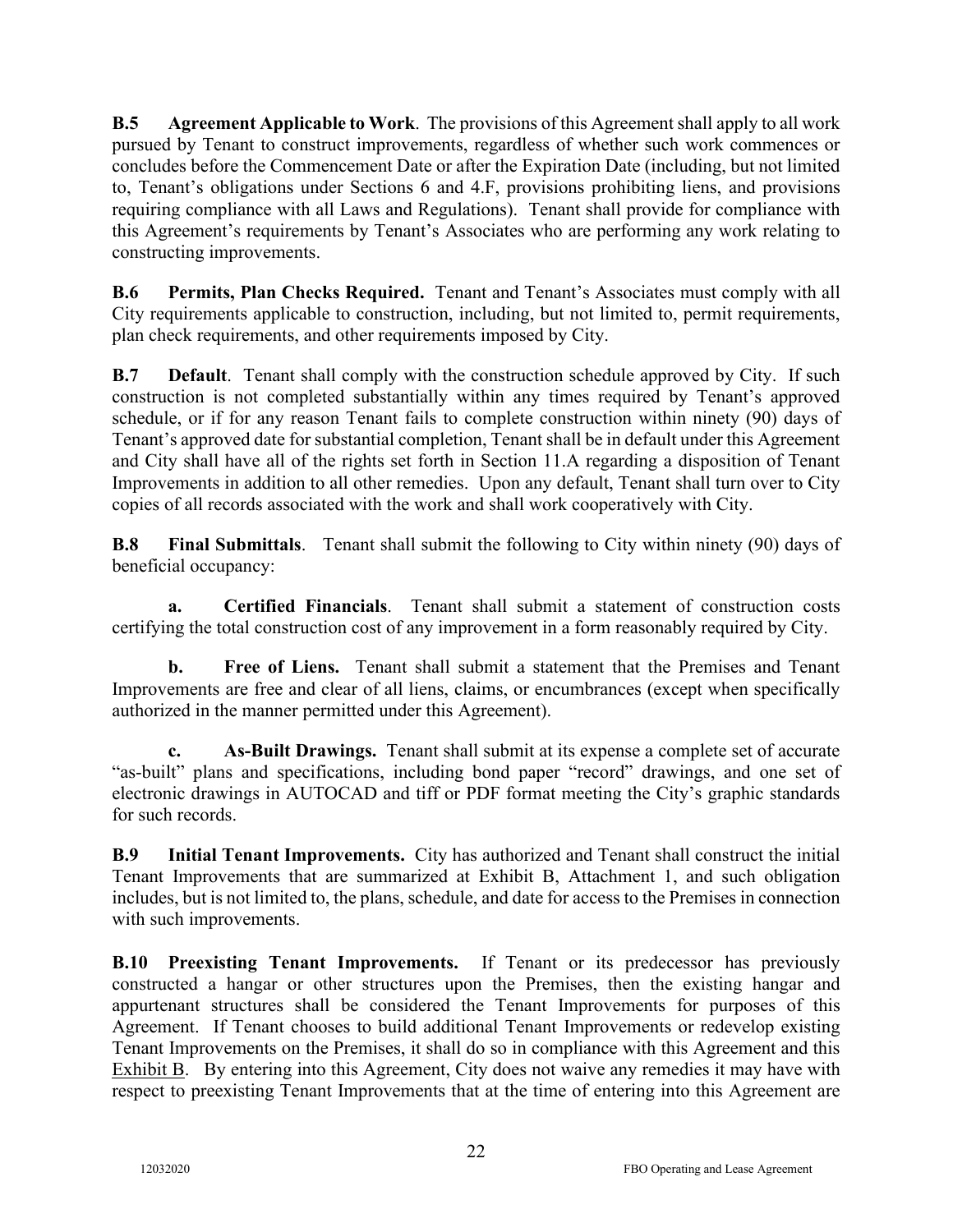unsafe, in poor repair, used for prohibited uses, or built contrary to Laws and Regulations at the time of their construction.

### **EXHIBIT B ATTACHMENT 1**

#### **INITIAL TENANT IMPROVEMENTS**

Date for Tenant's Access to the Premises: N/A

Commencement Date for this Agreement is stated in Section 2.:

Schedule for Construction:

Commencement of the Work:

Substantial Completion:

Other schedule requirements shall be as set forth in the schedule submitted to City by Tenant.

<u> 1980 - Johann Barn, mars ann an t-Amhain Aonaich an t-Aonaich an t-Aonaich ann an t-Aonaich ann an t-Aonaich</u>

Tenant shall cause the construction of the plans and specifications for Tenant Improvements as submitted to City, which may be summarized as follows:

# **Hangar and appurtenances as detailed in plans approved by Ogden City**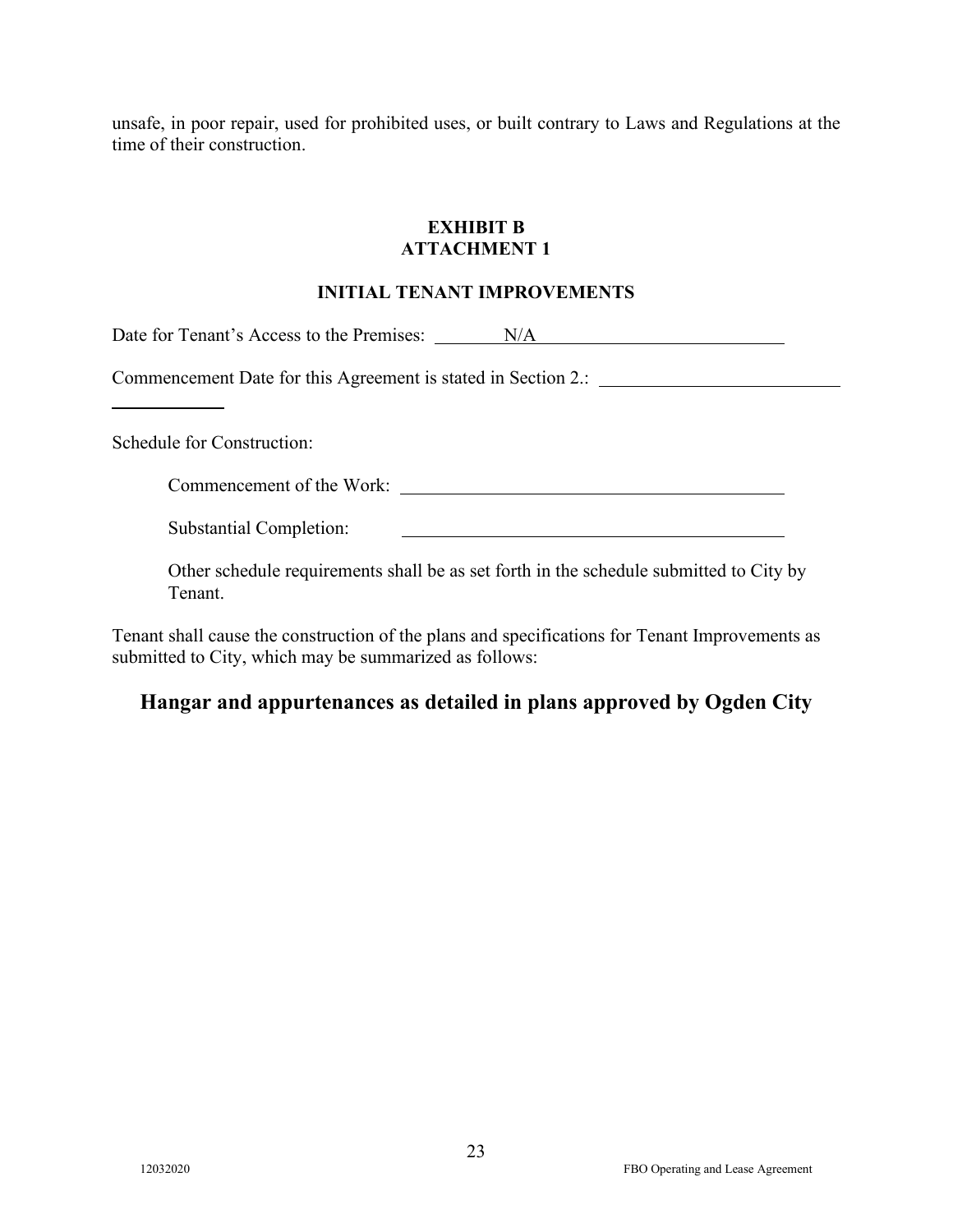#### **EXHIBIT C**

#### **RENT AND PAYMENT**

Tenant shall pay ground rent pursuant to this Agreement as follows:

**C.1 Rent, Fees And Charges.** Subject to re-negotiation and change of rental rates as hereinafter provided, the Tenant agrees to pay the City for the use of the premises, facilities, rights, services and privileges granted herein, the following rents, payable to Ogden City Corporation.

**a**. **Improved and Unimproved Rates**. Rent for the above-described parcel shall be at the current rate of \$0. \_\_\_\_ per square foot of improved land and \$0. \_\_\_\_ per square foot of unimproved land. The Premises consist of the following square footage of improved and unimproved land:

| Parcel | Area     | Rate                | <b>Subtotal</b> |
|--------|----------|---------------------|-----------------|
| A. (x) | sq. feet | Improved Land-\$0.  |                 |
| B. (x) | sq. feet | Unimproved Land-\$0 |                 |

**Total =**

**b. Annual Rent.** The annual rent of the above described land for 20 and each following year of the agreement shall be \$ \_\_\_\_\_\_\_, as adjusted by the Consumer Price Index (CPI) and is due and payable to Ogden City Corporation, in advance, on the first business day of each calendar year of the Agreement.

**c. Prorated Rent.** Pro-rated rent for the partial year in which this Agreement was commenced (if applicable), shall be \$, and shall be paid upon execution of this Agreement by Tenant.

**d**. **Amendment of Premises.** The rental rates and calculations set forth in this Agreement shall not be construed to alter any other provision of this Agreement, including, but not limited to, the duration of this Agreement and any right to terminate this Agreement. City reserves the right to survey and measure the Premises as City may determine, and to correct any error in square footage. Tenant agrees that it shall execute any amendment necessary to correct an error in square footage and shall pay any adjusted rent based thereon.

**C.2 Payment of Any Amount Due.** Any amount due in connection with this Agreement or the use of the Airport shall be subject to the following terms; provided, however, that if any obligation is subject to payment terms pursuant to City ordinance or other City requirements that directly conflict with the following terms, such ordinance or other City requirements shall govern.

**a. Past Due Amounts.** Past due amounts are subject to Section 10.C of this Agreement.

**b. Dishonored Checks.** If any check paid on behalf of Tenant is dishonored or returned by a bank for any reason, Tenant shall pay all charges assessed to City by the bank plus a service charge of fifty dollars (\$50.00) per occurrence (or such other amount that the City may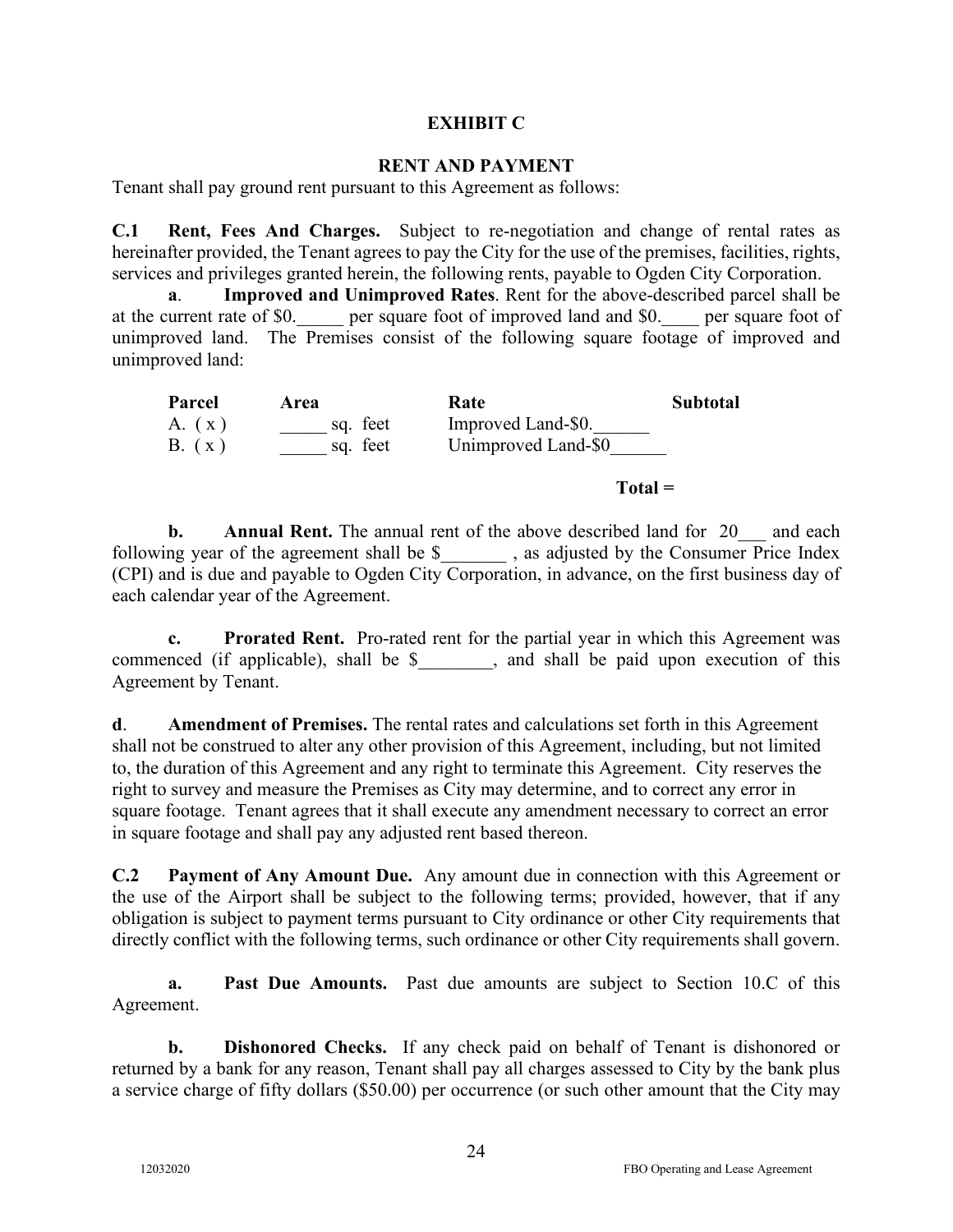implement from time to time) in addition to other sums due under this Agreement.

**c. No Demand and Effect of Payment.** All sums relating to this Agreement shall be due without prior notice or demand except when notice is necessary to make Tenant aware of the amount due if such amount is not otherwise set forth in this Agreement. Tenant shall make all payments without set-off or deduction. All sums paid by Tenant shall first be applied to any past due rent beginning with the most recent amount due. No statement on any check or elsewhere shall be deemed to create an accord and satisfaction. City may accept any payment without prejudice to City's rights to recover any sum or pursue other remedies provided by this Agreement or by law. City's billing or acceptance of prepaid rent for time periods beyond the Expiration Date or Termination Date of this Agreement shall not serve to extend this Agreement nor Tenant's right to occupy the leasehold, notwithstanding any claim Tenant may have for refund of prepaid rent.

**d. City Advances.** If City pays any amount on behalf of Tenant (including, but not limited to, civil penalties assessed to City in connection with Tenant's use of the Airport) such amount shall constitute an advance by City to Tenant. Tenant shall promptly pay the same to the City upon receipt of an invoice for the same.

**e. City Right to Apply.** City shall have the right to apply any sums paid or provided by Tenant in connection with this Agreement to any obligation that Tenant owes to City, whether or not such obligation arises in connection with this Agreement.

**f. Payment Address.** Tenant shall make payments to City at the following address (or at such other address that City may designate in writing):

> Ogden City Corporation Cashier 2549 Washington Blvd. Suite 240 Ogden, UT 84401

**g. Reestablishment of Rates and Charges.** The City in its sole and absolute discretion may from time to time reestablish (or newly initiate) any type of rates and charges at the Airport (in a manner consistent with Laws and Regulations) to provide for the Airport's operations (including, but not limited to, reestablishing the rental rate charged to Tenant and all similarly situated tenants).

**h. No Interest.** City shall pay no interest on any sum that City pays to Tenant pursuant to this Agreement.

**i.** Audit. If any sum relating to this Agreement is due based on records or calculations maintained by Tenant, Tenant agrees that City shall have the right without prior notice (during business hours) to inspect and copy all such records and calculations at Tenant's place of business in Ogden, Utah. Tenant shall maintain such records and calculations for three (3) years. City and its agents may audit any such records and calculations. If as a result of any such audit it is established that Tenant has overpaid any sum due, City shall promptly refund such overpayment.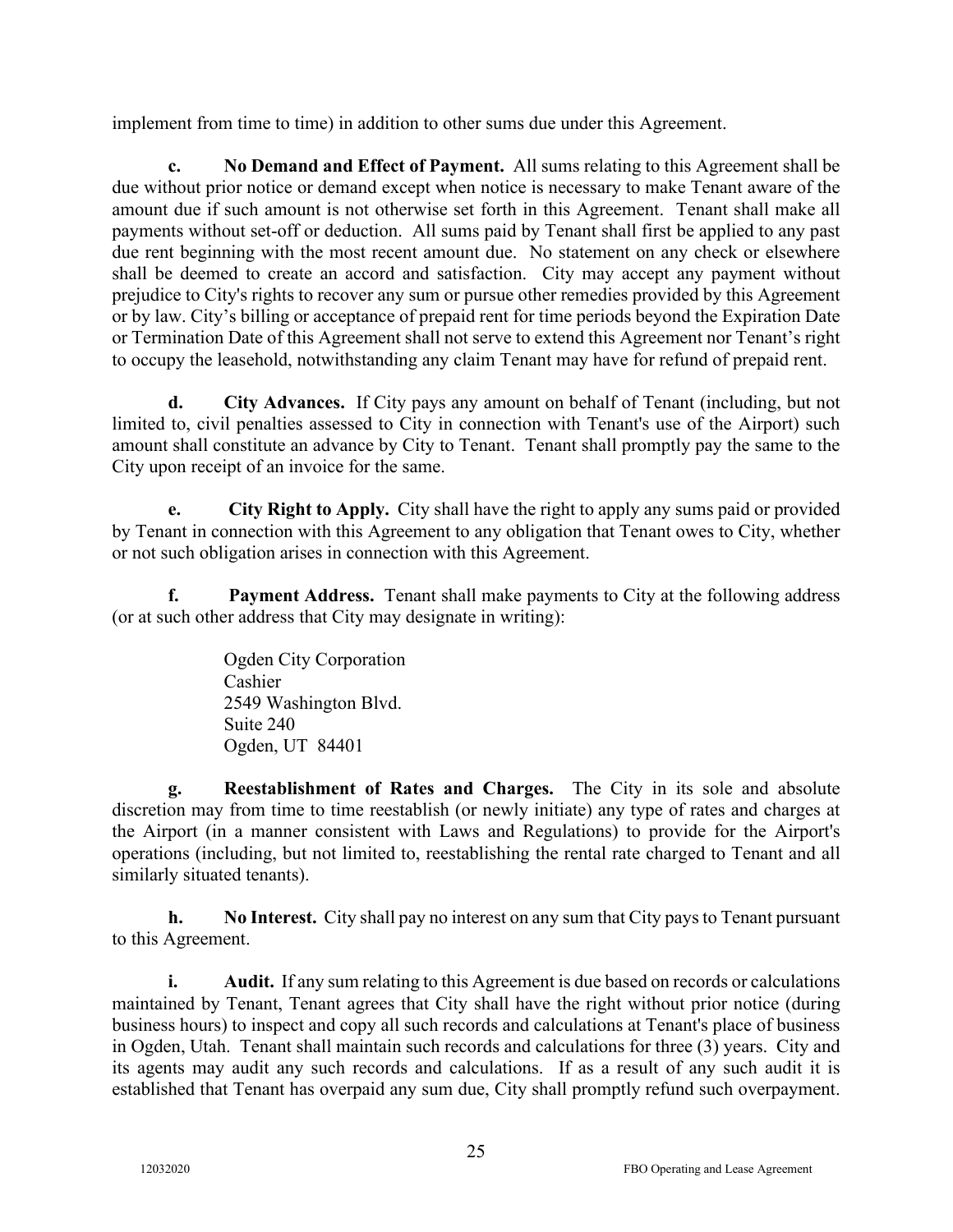If such audit establishes that additional sums are due to the City, Tenant shall promptly pay such sums in accordance with the requirements of Section 10.C, and shall pay the reasonable cost of the audit if the audit establishes a collective discrepancy of more than five percent (5%) for all matters examined.

**C.3 Liquidated Damages.** Tenant agrees that City will be damaged if Tenant fails to comply with this Agreement. Therefore, in addition to any other remedies that City may have or damages that it may pursue, City may take the following actions and charge Tenant damages as stated below not as a penalty, but as liquidated compensatory damages to pay City's administrative costs associated with undertaking the specified act.

**a. Requesting Compliance.** If Tenant fails to comply with any obligation under this Agreement, City may charge Tenant one hundred dollars (\$100) for every written notice that City sends to Tenant requesting compliance.

**b. Delay.** If Tenant fails to provide any record to City that Tenant is required to provide under this Agreement, City may charge Tenant one hundred dollars (\$100) for every seven (7) calendar days that Tenant requires City to delay its receipt of such record after City's written request.

**c. Reestablishment of Damages.** City reserves the right to reassess its costs from time to time in connection with taking the foregoing actions (or in connection with other actions that City takes to enforce this Agreement) and to reestablish the amount of the foregoing liquidated damages, or implement additional liquidated damages, based on City's cost increases.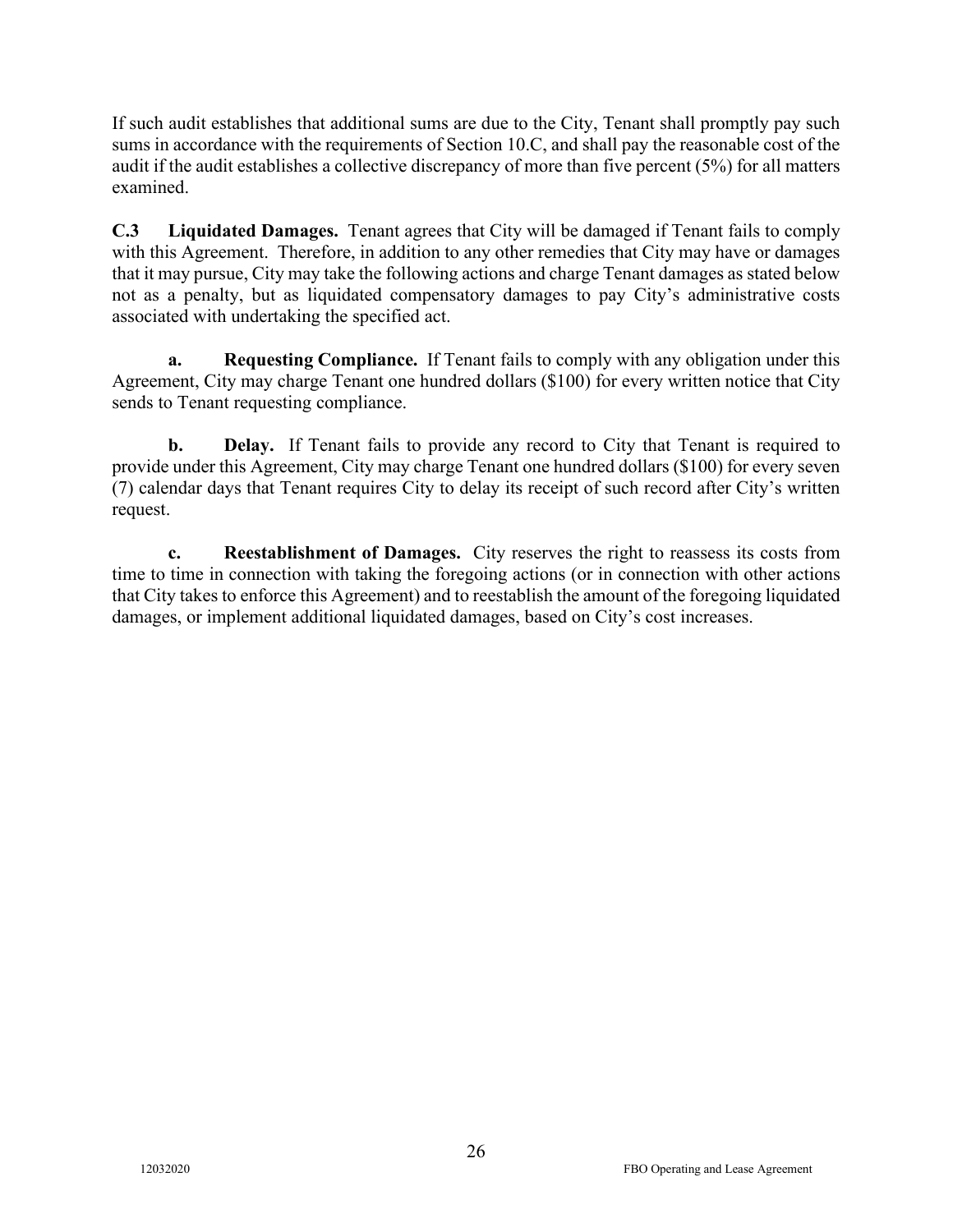#### **EXHIBIT D**

#### **INSURANCE REQUIREMENTS**

**D.1. General Requirements.** At all times when this Agreement is in effect Tenant shall maintain in force all required insurance coverage and shall have on file with the City Certificates of Insurance evidencing the same. Such certificates shall provide that coverage will not be canceled, suspended, voided, or reduced without at least thirty (30) days prior written notice to the City. Ratings for the financial strength of the companies providing Tenant's insurance policies shall be disclosed in such certificates and shall be "A- VII" or stronger as published in the latest Best's Key Rating Guide (or a comparable rating from a comparable rating service). If a lower rating is proposed, City may examine the financial strength of the insurance company proposed to provide coverage and may consent to a lower rating in the City's sole and absolute discretion, and City may also require additional assurances from Tenant. All certificates shall be signed by a person authorized by the insurer and licensed by the State of Utah. All policies (except any policies required for workers' compensation or errors and omissions) and the certificates evidencing coverage shall name City and its officers, employees, and volunteers as additional insureds (or in the case of property coverage, City shall be named as a loss payee).

Policies shall contain no special limitations on the scope of protection afforded to the City, its officials, employees or volunteers. Tenant's policies shall be primary. Such policies shall extend insurance to cover Tenant's contractual obligations under this Agreement. Any insurance or selfinsurance maintained by the City, its officials, employees or volunteers shall be in excess of Tenant's insurance and shall not contribute with it. Each insurance policy required shall be endorsed to state that coverage shall not be suspended, voided, canceled, reduced in coverage or in limits except after thirty (30) days' prior written notice (or ten (10) days in the case of termination for lack of payment) has been given to the city by certified mail, return receipt requested. Tenant shall provide for a renewal of all insurance coverage on a timely basis to prevent any lapse in coverage. City retains the right to approve any deductibles, and Tenant shall notify City of any material erosion of the aggregate limits of any policy.

**D.2 Minimum Requirements.** City's insurance requirements are minimum requirements, and Tenant is responsible to obtain adequate insurance coverage as Tenant may determine. Except as otherwise expressly set forth in this Agreement, Tenant assumes all risk under this Agreement (including, but not limited to, claims for business interruption) whether or not insured.

**D.3. Waiver of Subrogation.** Notwithstanding any other provision contained in this Agreement, each of the parties hereby waives any rights it may have against the other party for loss or damage from any risk that is covered by insurance (including, but not limited to, claims for business interruption). Each of the parties shall obtain a clause or endorsement providing for such waiver of subrogation in any policies of insurance required under this Agreement.

**D.4.** Terms Subject to Change. City, in its sole and absolute discretion, reserves the right to review and adjust at any time Tenant's required insurance limits, types of coverage, and any other terms applicable to insurance to insure against any risk associated with this Agreement or Tenant's use, occupancy, or operations at the Airport. Among other things, City may review any or all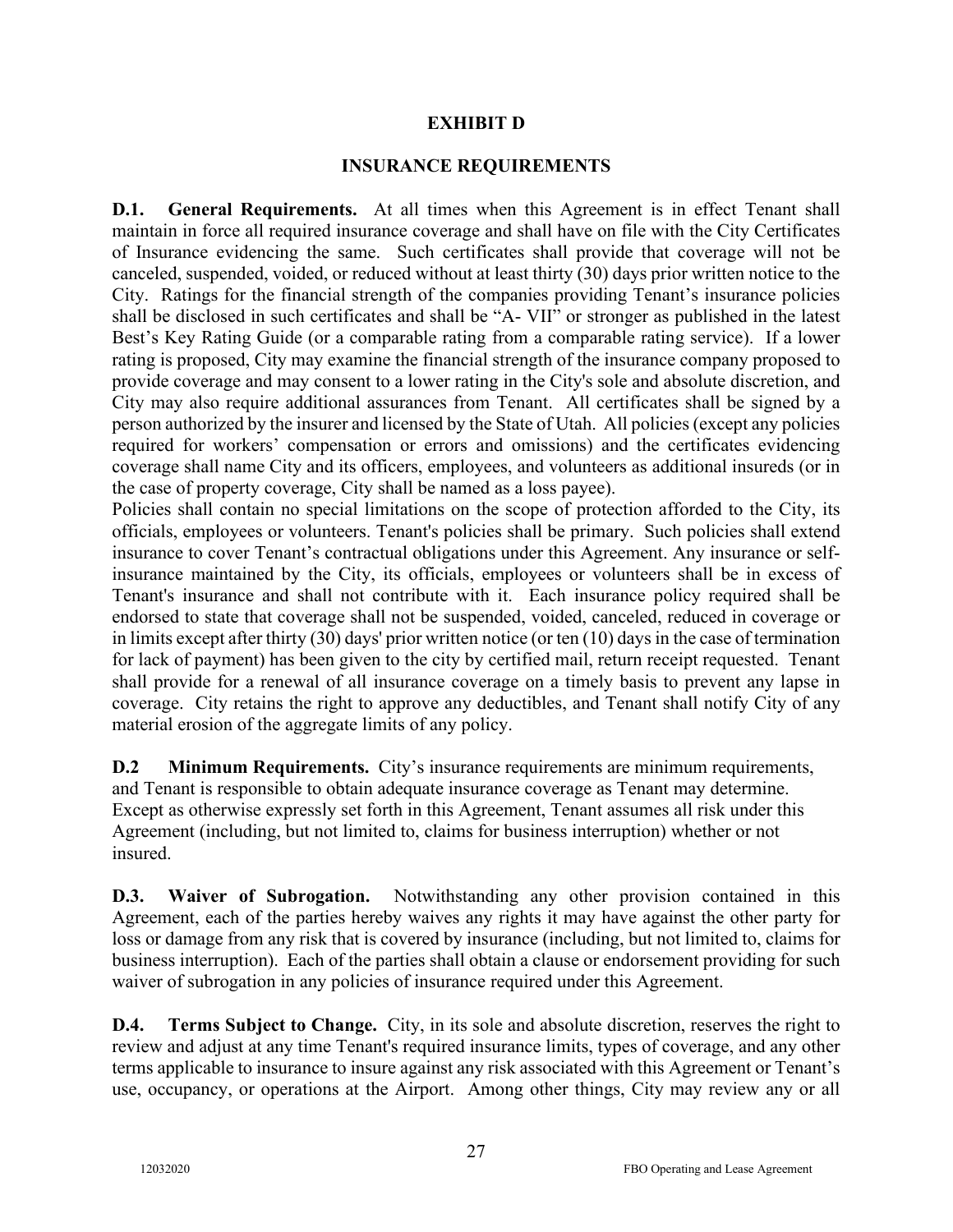insurance coverage on a periodic basis and in connection with any specific activity or event associated with the Airport or proposed by Tenant.

**D.5 Stopping Operations.** Among City's remedies, if at any time Tenant's insurance coverage is not in effect as required herein, City may (but is not required to) stop all or any portion of Tenant's operations without liability to City until Tenant fully restores such coverage.

**D.6 City Use of Loss Payee Proceeds.** The City shall be named as a loss payee of the property insurance coverage policy required in this Agreement, to facilitate the provisions of Subsection 9.A. of this Agreement. In the event of an insured loss, the City may in its sole discretion, use or direct Tenant to use the resulting insurance proceeds to remove, repair or rebuild any structures or other improvements on the Premises and pay all city expenses and costs related thereto, including all fees and costs of the City related to the insured property (including attorney fees, collection costs and other fees) and all outstanding obligations of Tenant to City under this Agreement. The City may use insurance proceeds to enhance and modernize the repaired or rebuilt leasehold improvements and bring them into compliance with then-current codes and regulations. Any remaining unused insurance proceeds in City's possession after all costs and fees described above have been paid shall be refunded to Tenant.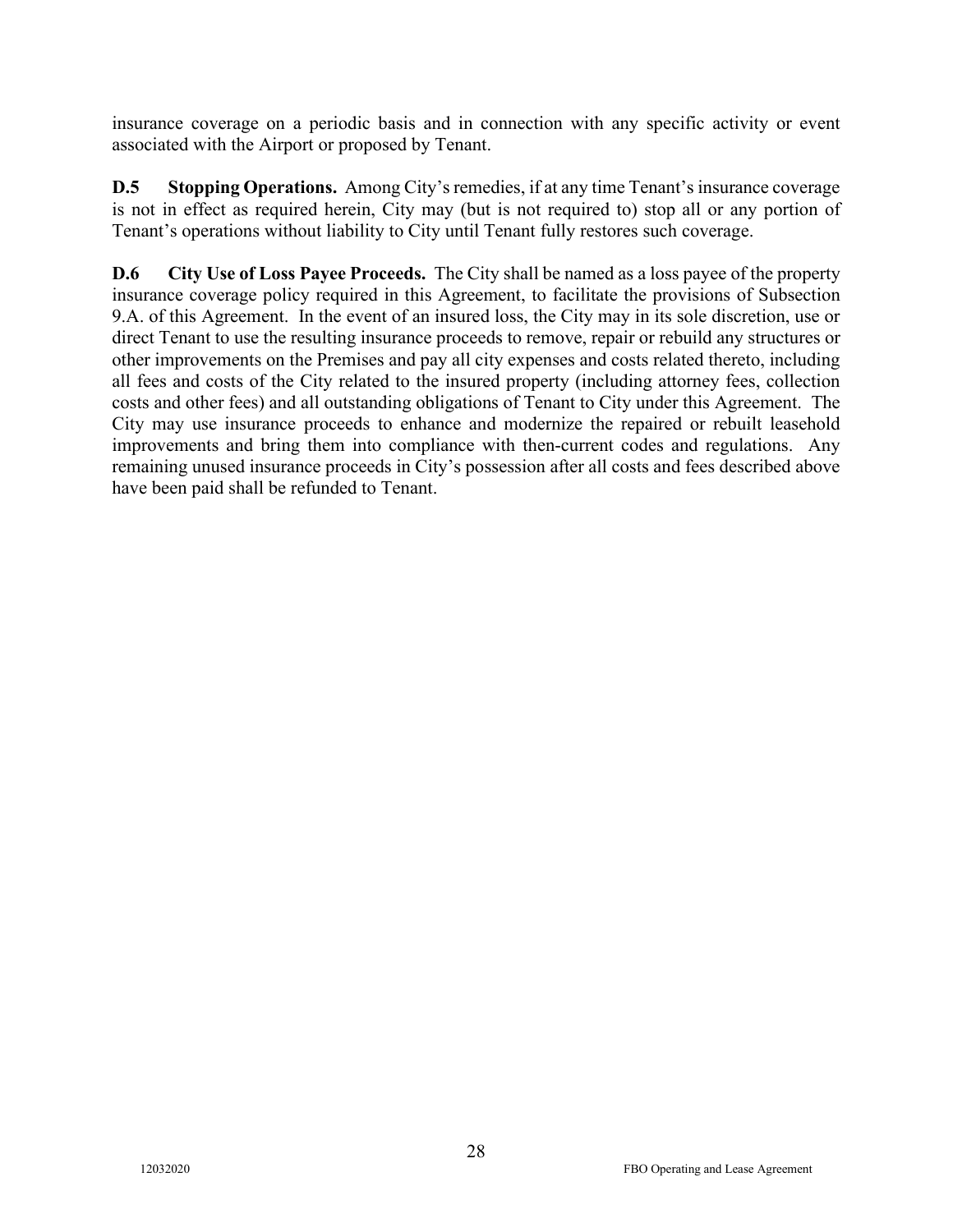### **EXHIBIT E**

### **GENERAL PROVISIONS**

#### **E.1 Governmental Provisions.**

**a. Nondiscrimination Regarding USDOT Programs.** Tenant for itself, successors in interest, and assigns (to the extent successors and assigns are permitted by this Agreement), as a part of the consideration hereof, does hereby covenant and agree as a covenant running with the land that in the event facilities are constructed, maintained, or otherwise operated on the property described in this Agreement for a purpose for which a U.S. Department of Transportation program or activity is extended, or for another purpose involving the provision of similar services or benefits, Tenant shall maintain and operate such facilities and services in compliance with all other requirements imposed pursuant to 49 CFR Part 21, Nondiscrimination in Federally Assisted Programs of the Department of Transportation, and as said regulations may be amended.

**b. Nondiscrimination Regarding Facilities and Improvements**. Tenant for itself, successors in interest, and assigns (to the extent successors and assigns are permitted by this Agreement), as a part of the consideration hereof, does hereby covenant and agree as a covenant running with the land that: (1) no person on the grounds of race, color, or national origin shall be excluded from participation in, denied the benefits of, or be otherwise subjected to discrimination in the use of said facilities, (2) that in the construction of any improvements on, over, or under such land and the furnishing of services thereon, no person on the grounds of race, color, or national origin shall be excluded from participation in, denied the benefits of, or otherwise be subjected to discrimination, (3) that Tenant shall use the Premises in compliance with all other requirements imposed by or pursuant to 49 CFR Part 21, Nondiscrimination in Federally Assisted Programs of the Department of Transportation, as said regulations may be amended, and other applicable Laws and Regulations, and shall obtain such compliance from any sublessees or other parties holding lower tier agreements (to the extent the same are permitted by this Agreement). In the event of a breach of any of the nondiscrimination covenants pursuant to part 21 of the regulations of the office of the Secretary of Transportation, the City shall have the right to terminate this lease and to reenter and repossess said land and the facilities thereon and hold the same as if said lease had never been made or issued.

**c. No Exclusive Rights**. Nothing in this Agreement shall be construed to grant to Tenant any exclusive right or privilege for the conduct of any activity on the Airport (except to lease the Premises for Tenant's exclusive use as provided herein).

**d. Agreement Preserves City's Compliance.** This Agreement shall be interpreted to preserve City's rights and powers to comply with City's Federal and other governmental obligations.

**e. Subordination to City's Government Commitments.** This Agreement is subordinate to the provisions of any agreement between City and the United States or other governmental authority (regardless of when made) that affects the Airport, including, but not limited to, agreements governing the expenditure of Federal funds for Airport improvements. In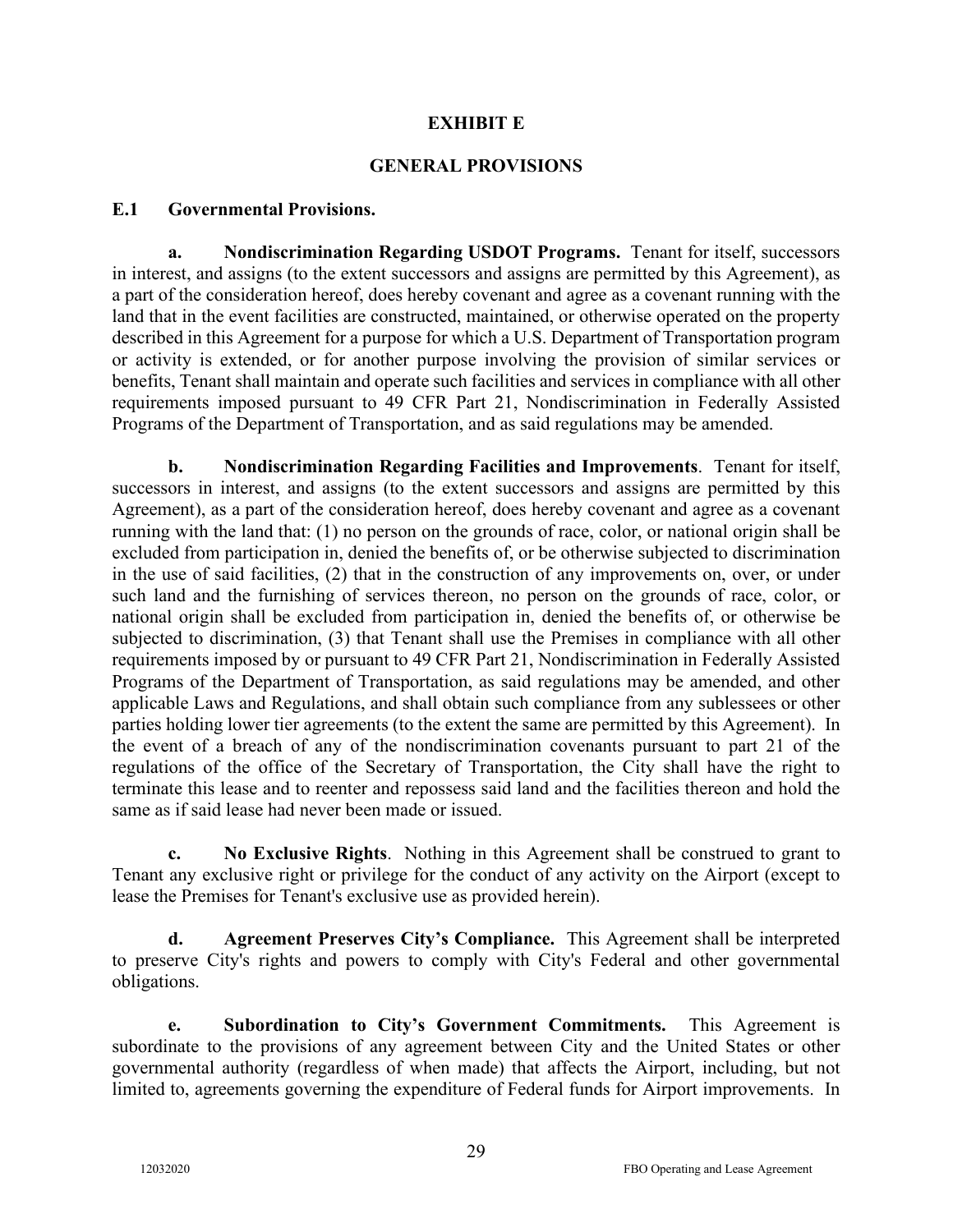the event that the Federal Aviation Administration or other governmental authority requires any modification to this Agreement as a condition of City entering any agreement or participating in any program applicable to the Airport (including, but not limited to, those providing funding), Tenant agrees to consent to any such modification. If a governmental authority determines that any act or omission of Tenant or Tenant's Associates has caused or will cause City to be noncompliant with any of City's government commitments (including, but not limited to, any assurances or covenants required of City or obligations imposed by law), Tenant shall immediately take all actions that may be necessary to preserve City's compliance with the same. Without liability to City, City shall have the right to terminate this Agreement and reenter and repossess any portion of the Premises if the U.S. Department of Transportation or other governmental authority having jurisdiction expressly requires any such action, subject to any review that may be afforded to Tenant by such authority.

**f. Government Use**. During the time of war or national emergency, City shall have the right to lease the landing area or any part thereof to the United States government for military or naval use and if such lease is executed, the provisions of this Agreement, insofar as they are inconsistent with the provisions of the lease to the government, shall be suspended.

**g. Obstructions.** Tenant expressly agrees for itself, its successors and assigns that it will not erect nor permit the erection of any structure or object nor permit the growth of any tree on the land leased hereunder exceeding the obstacle identification surfaces as specified by FAR part 77. In the event the aforesaid covenant is breached, the City reserves the right to enter upon the land leased hereunder and to remove the offending structure or object and cut the offending tree, all of which shall be at the expense of the Tenant.

**h. Closures**. City reserves the right to temporarily close the airport or any of the facilities thereon for maintenance, improvement or for the safety of the public.

**i.** Aircraft Maintenance. No right or privilege has been granted in this Agreement which would operate to prevent any person, firm or corporation operating aircraft on the airport from performing services on its own Aircraft with its own regular employees (including, but not limited to, maintenance and repair) that it may choose to perform.

**j.** Airport Development. City reserves the right to further develop or improve the Airport as it sees fit, regardless of the desires or views of the Tenant and without interference or hindrance from Tenant.

**E.2. Subordination to Financing and Matters of Record.** This Agreement is subordinate to the provisions of any agreements or indentures entered by City (regardless of when entered) in connection with any debt financing applicable to the Airport and is subordinate to any matter of record affecting the real property of the Airport.

**E.3. Force Majeure.** No act or event, whether foreseen or unforeseen, shall operate to excuse Tenant from the prompt payment of rent or any other amounts required to be paid under this Agreement. If City (or Tenant in connection with obligations other than payment obligations) is delayed or hindered in any performance under this Agreement by a force majeure event, such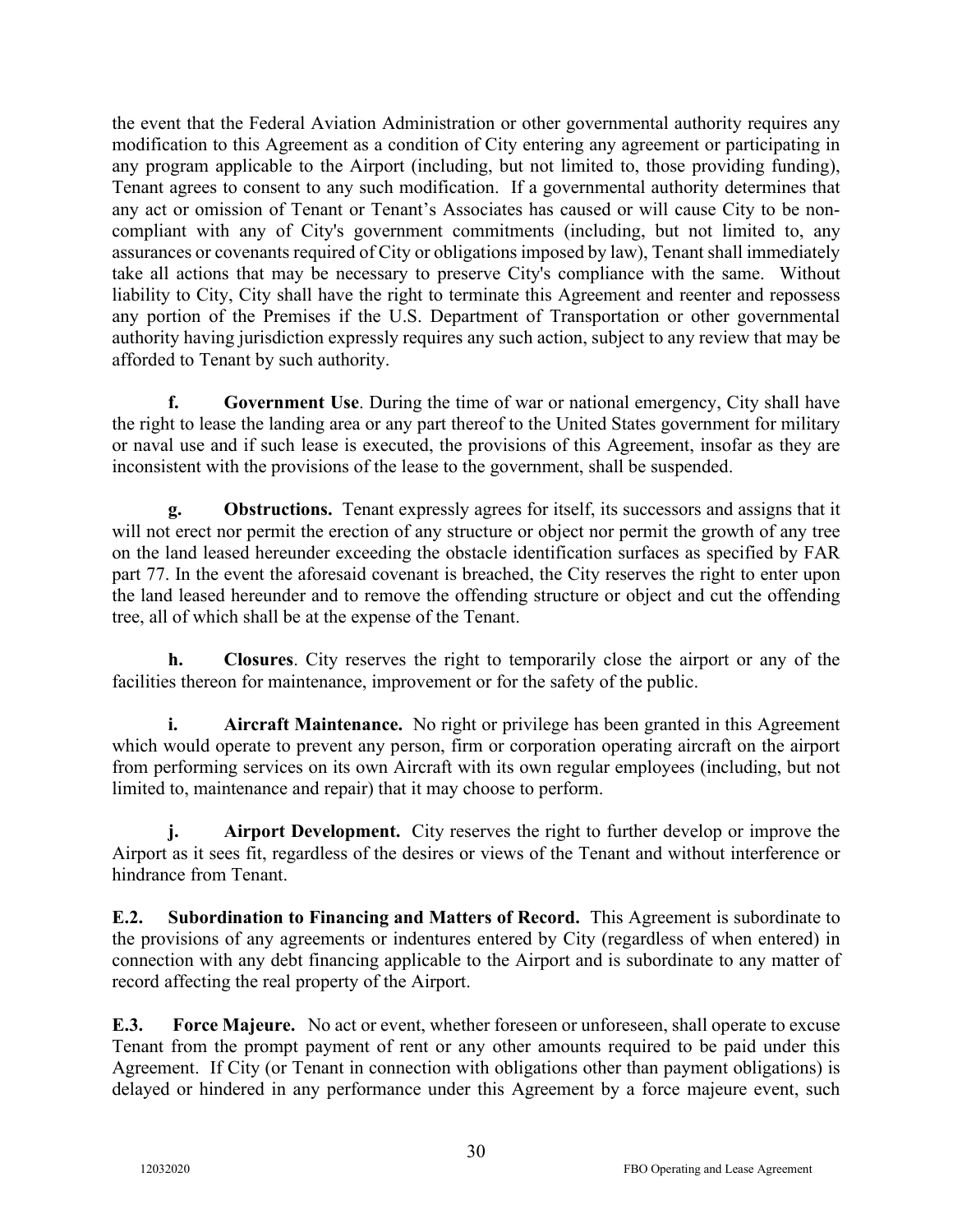performance shall be excused to the extent so delayed or hindered during the time when such force majeure event is in effect, and such performance shall promptly occur or resume thereafter at the expense of the party so delayed or hindered. A "force majeure event" is an act or event, whether foreseen or unforeseen, that prevents a party in whole or in part from performing as provided in this Agreement, that is beyond the reasonable control of and not the fault of such party, and that such party has been unable to avoid or overcome by exercising due diligence, and may include, but is not limited to, acts of nature, war, riots, strikes, accidents, fire, and changes in law.

**E.4. Rights and Remedies.** Except as expressly set forth in this Agreement, the rights and remedies set forth in this Agreement are not intended to be exhaustive and the exercise by either party of any right or remedy does not preclude the exercise of any other rights or remedies that may now or subsequently exist.

**E.5. Attorneys Fees.** If any action is brought to recover any rent or other amount under this Agreement because of any default under this Agreement, to enforce or interpret any of the provisions of this Agreement, or for recovery of possession of the Premises, the party prevailing in such action shall be entitled to recover from the other party reasonable attorneys fees, court costs, the fees of experts and other professionals, and other costs arising from such action (including those incurred in connection with any appeal), the amount of which shall be fixed by the court and made a part of any judgment rendered. Tenant shall be responsible for all expenses, including, but not limited to, attorneys fees, incurred by City in any case or proceeding involving Tenant or any permitted assignee of Tenant under or related to any bankruptcy or insolvency law. The provisions of this Section E.5 shall survive any expiration or termination of this Agreement.

**E.6. Governing Law and Venue.** This Agreement and the respective rights and obligations of the parties shall be governed by, interpreted, and enforced in accordance with the laws of the State of Utah. Venue for any action arising out of or related to this Agreement or actions contemplated hereby may be brought in the United States District Court for Utah or the District Court for the State of Utah sitting in Weber County, Utah so long as one of such courts shall have subject matter jurisdiction over such action or proceeding, and each of the parties hereby irrevocably consents to the jurisdiction of the same and of the appropriate appellate courts there from. Process in any such action may be served on any party anywhere in the world. The provisions of this Section E.6 shall survive any expiration or termination of this Agreement.

**E.7. Amendments and Waivers.** No amendment to this Agreement shall be binding on City or Tenant unless reduced to writing and signed by both parties. No provision of this Agreement may be waived, except pursuant to a writing executed by the party against whom the waiver is sought to be enforced.

**E.8. Severability.** If any provision of this Agreement is determined to be invalid, illegal, or unenforceable, the remaining provisions of this Agreement shall remain in full force and effect if both the economic and legal substance of the transactions that this Agreement contemplates are not affected in any manner materially adverse to any party. If any provision of this Agreement is held invalid, illegal, or unenforceable, the parties shall negotiate in good faith to modify this Agreement to fulfill as closely as possible the original intents and purposes of this Agreement.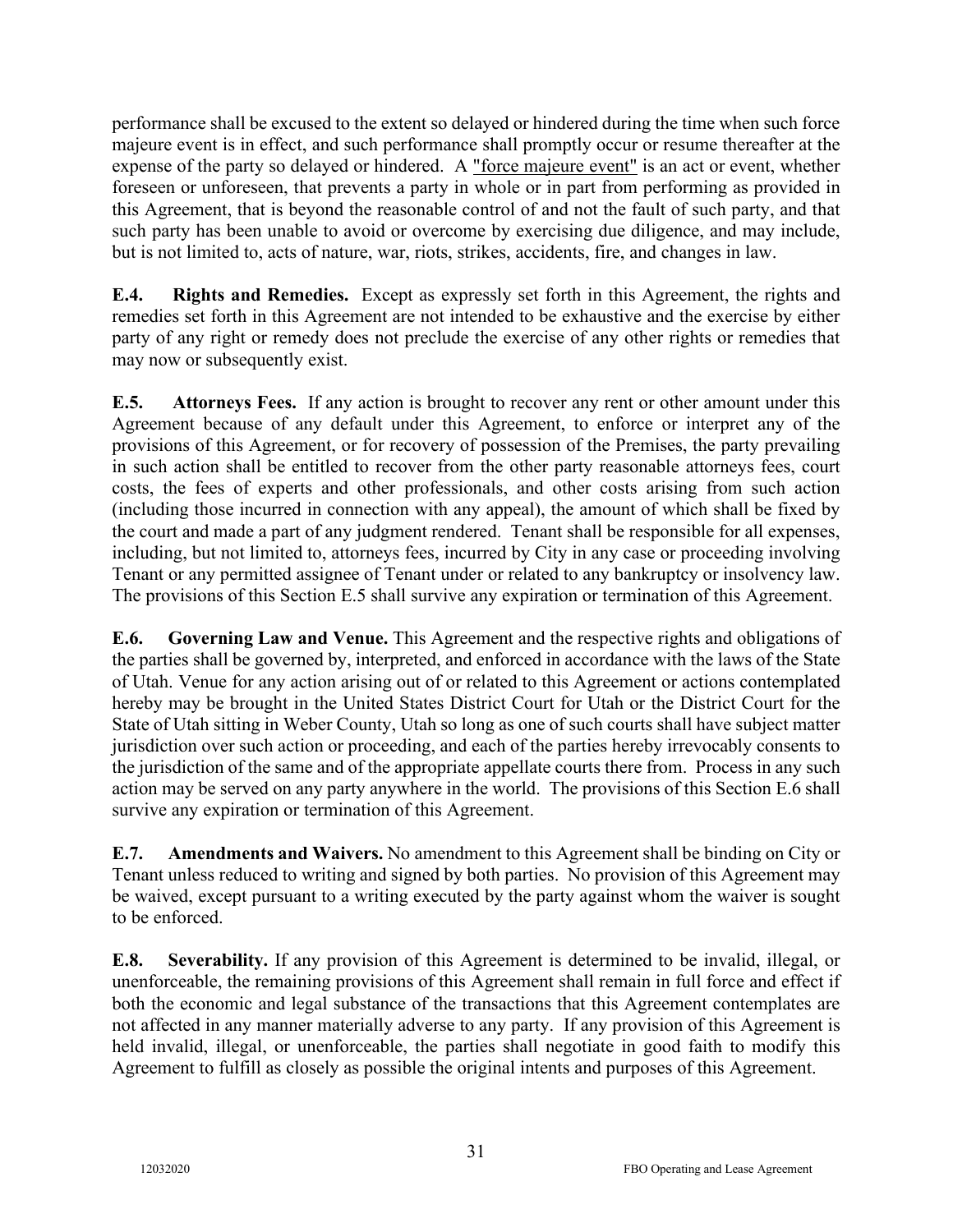**E.9. Merger.** This Agreement constitutes the final, complete, and exclusive agreement between the parties on the matters contained in this Agreement. All prior and contemporaneous negotiations and agreements between the parties on the matters contained in this Agreement are expressly merged into and superseded by this Agreement. In entering into this Agreement, neither party has relied on any statement, representation, warranty, nor agreement of the other party except for those expressly contained in this Agreement.

**E.10. Art.** Tenant shall not install any object of visual art in the Premises in violation of the Visual Artists Rights Act of 1990 (VARA). Upon request of the City, Tenant shall provide written waivers for VARA restricted visual art displayed within the Premises.

**E.11. Confidentiality.** Tenant acknowledges that City is subject to legal requirements regarding the public disclosure of records. Tenant shall comply with such laws in connection with making any request that City maintain a record confidentially, and if Tenant complies with the same Tenant shall have the right to defend any such request for confidentiality at Tenant's expense.

**E.12. Relationship of Parties.** This Agreement does not create any partnership, joint venture, employment, or agency relationship between the parties. Nothing in this Agreement shall confer upon any other person or entity any right, benefit, or remedy of any nature.

**E.13. Further Assurances.** Each party shall execute any document or take any action that may be necessary or desirable to consummate and make effective a performance that is required under this Agreement.

**E.14. Miscellaneous.** The headings in this Agreement are provided for convenience only and do not affect this Agreement's construction or interpretation. All referencesto Sections are to Sections in this Agreement. Each provision to be performed by Tenant shall be construed as both a covenant and a condition. This Agreement shall be construed without regard to any presumption or rule requiring construction or interpretation against the drafting party. If Tenant consists of more than one individual or entity, the obligations of all such individuals and entities shall be joint and several. References in this Agreement to any period of days shall mean calendar days unless specifically stated otherwise.

**E.15. Time of Essence.** Time is of the essence of this Agreement.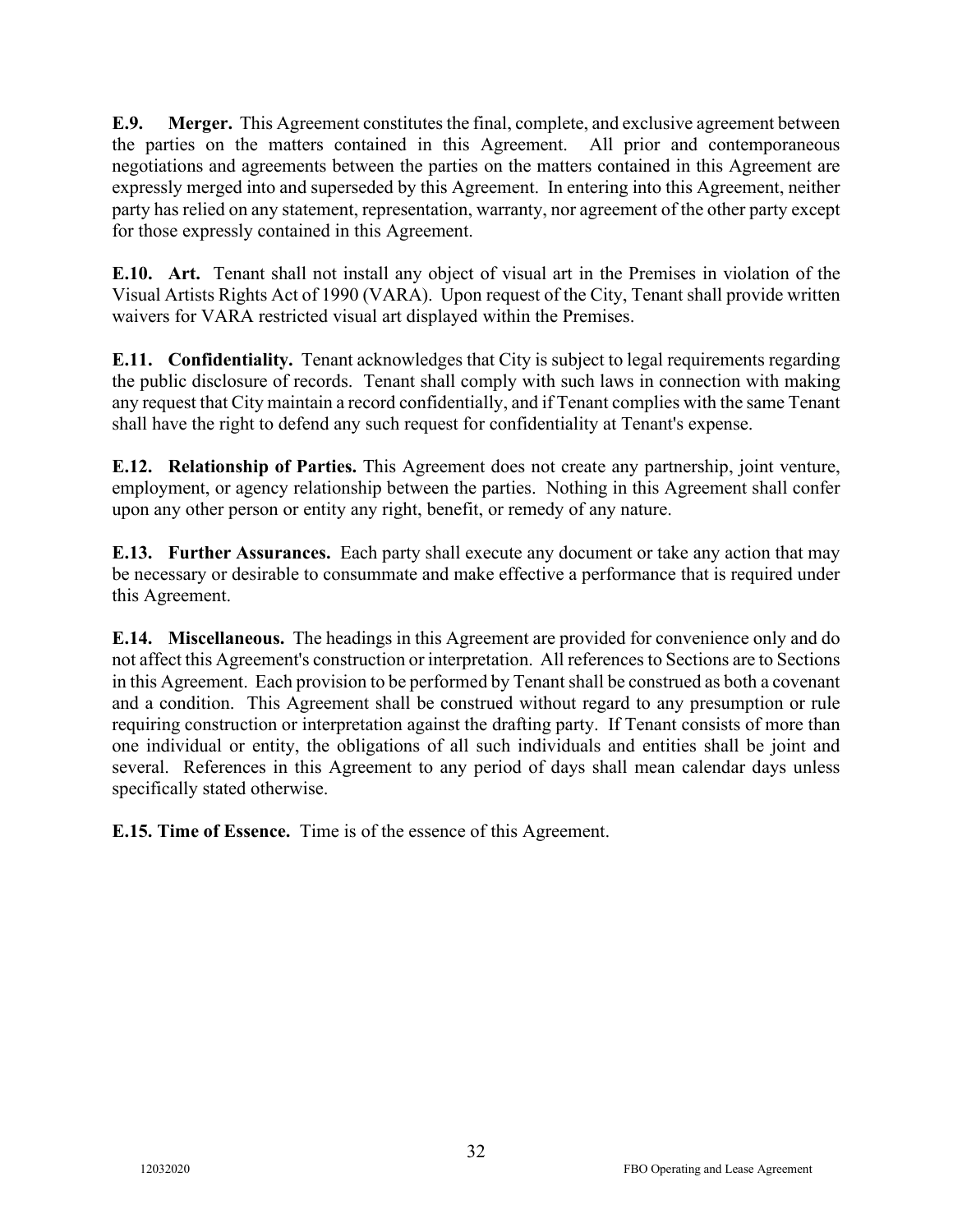### Exhibit F

# COMMERCIAL AERONAUTICAL ACTIVITIES PERMIT

F.1 CAAP Permit Granted. During the term of this Lease Agreement, Tenant (hereinafter "Permittee") is hereby granted a Commercial Aeronautical Activities Permit (CAAP) to conduct the following permitted commercial aeronautical activities or operations upon the Airport or Airpark (hereinafter, "Permitted Commercial Uses"), as those activities or operations are defined in Title 8 and summarized below:

(check below for each Permitted Commercial Uses authorized by this Permit)

 \_\_\_\_\_\_\_ FIXED BASE OPERATOR (ALSO KNOWN AS FBO): Any person who performs the basic essential aeronautical services including aviation fuel and oil sales, ramp parking, tie-down and storage, minor aircraft repair, passenger loading and towing.

□<br>AIRCRAFT SERVICES OPERATOR: A person providing repairs or sale of aircraft radios, propellers, instruments, accessories, painting or upholstery.

□ COMMERCIAL FLYING SERVICES OPERATOR: A person providing any of the following activities: sightseeing flights; crop dusting; seeding and spraying; banner towing and aerial advertising; aerial photography or survey; firefighting; power line or pipeline patrol and wildlife spotting; or any other operations specifically excluded from FAR Part 135.

□<br>
FLIGHT TRAINING OPERATOR: A person engaged in training pilots in any aircraft and providing related ground school instruction if necessary.

 \_\_\_\_\_\_\_ AIRCRAFT SALES OPERATOR: A person engaged in the sale of new and/or used aircraft or who acts as an aircraft broker.

 \_\_\_\_\_\_\_ AIRCRAFT AIRFRAME AND ENGINE REPAIR OPERATOR: A person providing airframe and/or power plant maintenance and/or overhaul services. This category also includes the sale of aircraft parts and accessories.

 \_\_\_\_\_\_\_ AIRCRAFT RENTAL OPERATOR: A person engaged in the rental of aircraft to the public. It shall not include an aircraft owner who loans his or her aircraft for reimbursement on a nonprofit basis.

 \_\_\_\_\_\_ AIRCRAFT CHARTER OPERATOR: A person providing air transportation to the public for hire, either on a charter basis or as an air taxi operator, as defined in the Federal Aviation Act of 1958.

 \_\_\_\_\_\_\_ AIRCRAFT MANUFACTURING OPERATOR: A person engaged in the manufacture, fabrication, or assembly of aircraft or aircraft/aerospace parts, systems and components.

33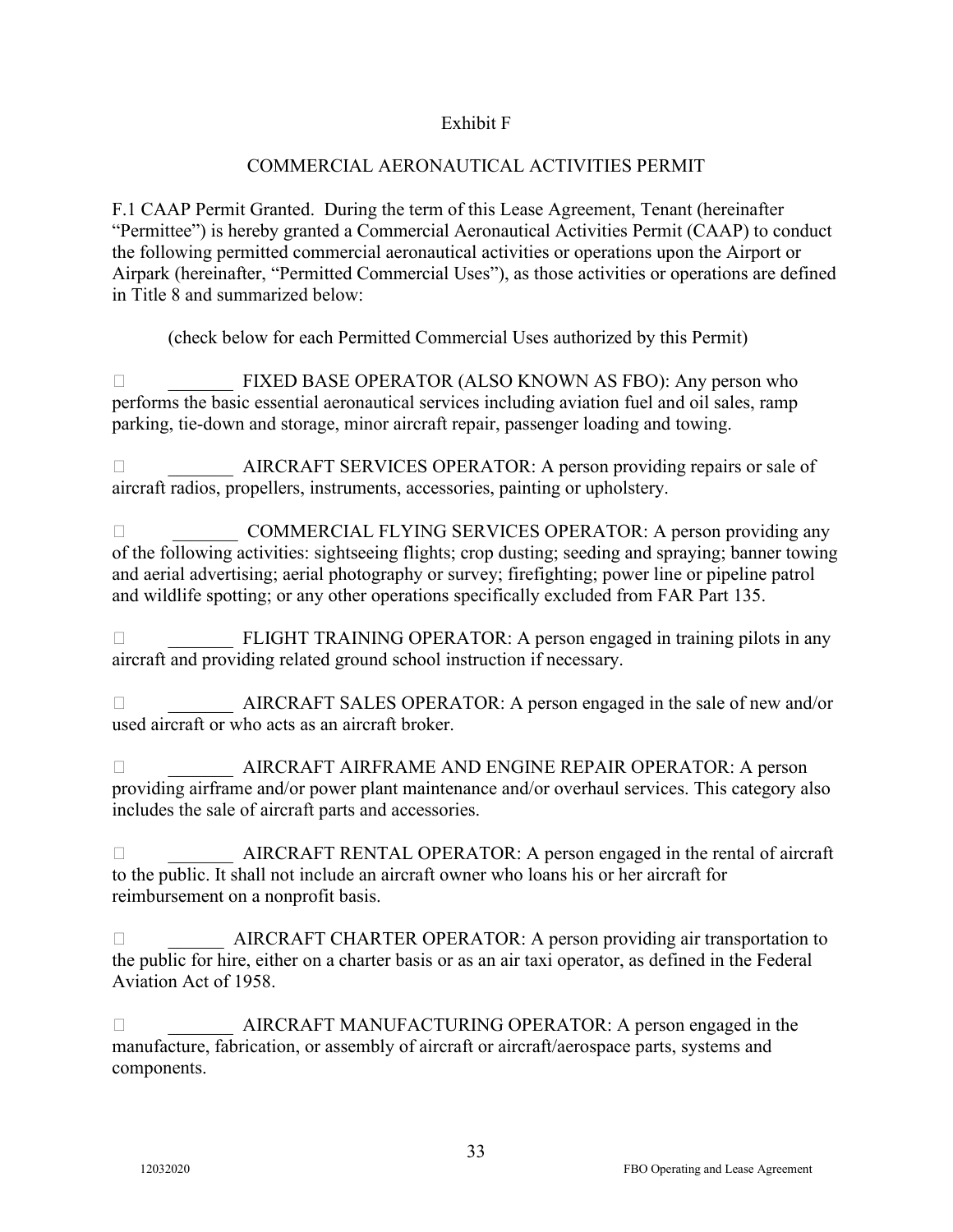\_\_\_\_\_\_\_ AIRCRAFT STORAGE AND HANGAR RENTAL OPERATOR: A person engaged in the rental and leasing of hangar storage space or tie-down space to Aircraft Owners or operators for Aircraft storage purposes.

 $\Box$   $\Box$  OTHER SERVICES:

F.2. Permittee may also use the Premises and all improvements located thereon for permitted noncommercial activities, including:

i. Repair and maintenance of Permittee's aircraft within hangers.

ii. Storage of Permittee's aircraft and aviation related equipment within hangers.

F.3. Permittee's right to engage in the permitted uses described in this Permit is specifically conditioned upon the following:

i. Airport Access Agreement: Permittee's right, if granted herein, to engage in commercial aeronautical activities upon the Airpark, including through the fence Airport/Airpark Access, is specifically conditioned upon: (1) the existence of a current and valid Airport Access Agreement between the City and the Airpark property owner of the Premises, as required by Title 8; (2) to the extent that Permittee uses premises within the Airpark, that such Premises be designated as "Aeronautical Use" within the relevant Airport Access Agreement, as amended; (3) the continued timely payment by the Airport property owner of Access Fees due and owing pursuant to the Airport Access Agreement. Termination of the Airport Access Agreement with the Airport property owner of the Premises, for any reason, or failure of a valid Airport Access Agreement to designate the Premises within the Airpark as "Aeronautical Use", shall extinguish the rights set forth in this Permit related to activities carried on upon the Airpark.

ii. Permittee shall comply with all Ogden City ordinances, regulations and policies, as hereafter amended, and all State and Federal aviation statutes and regulations applicable to the permitted uses.

iii. Permittee shall comply with all terms of this Agreement.

iv. Permittee shall comply with the minimum standards set forth in Title 8 of the Ogden City Code, as hereafter amended, for each of the commercial aeronautical activities or operations described as a permitted use herein.

v. Permittee shall pay all rates, fees and charges associated with any permitted use as set forth in Title 8 of the Ogden City Code, as hereafter amended.

vi. Permittee shall indemnify the City as set forth in this Agreement, and as required by Title 8 of the Ogden City Code, as hereafter amended.

vii. Permittee shall obtain and maintain a business license from Ogden City.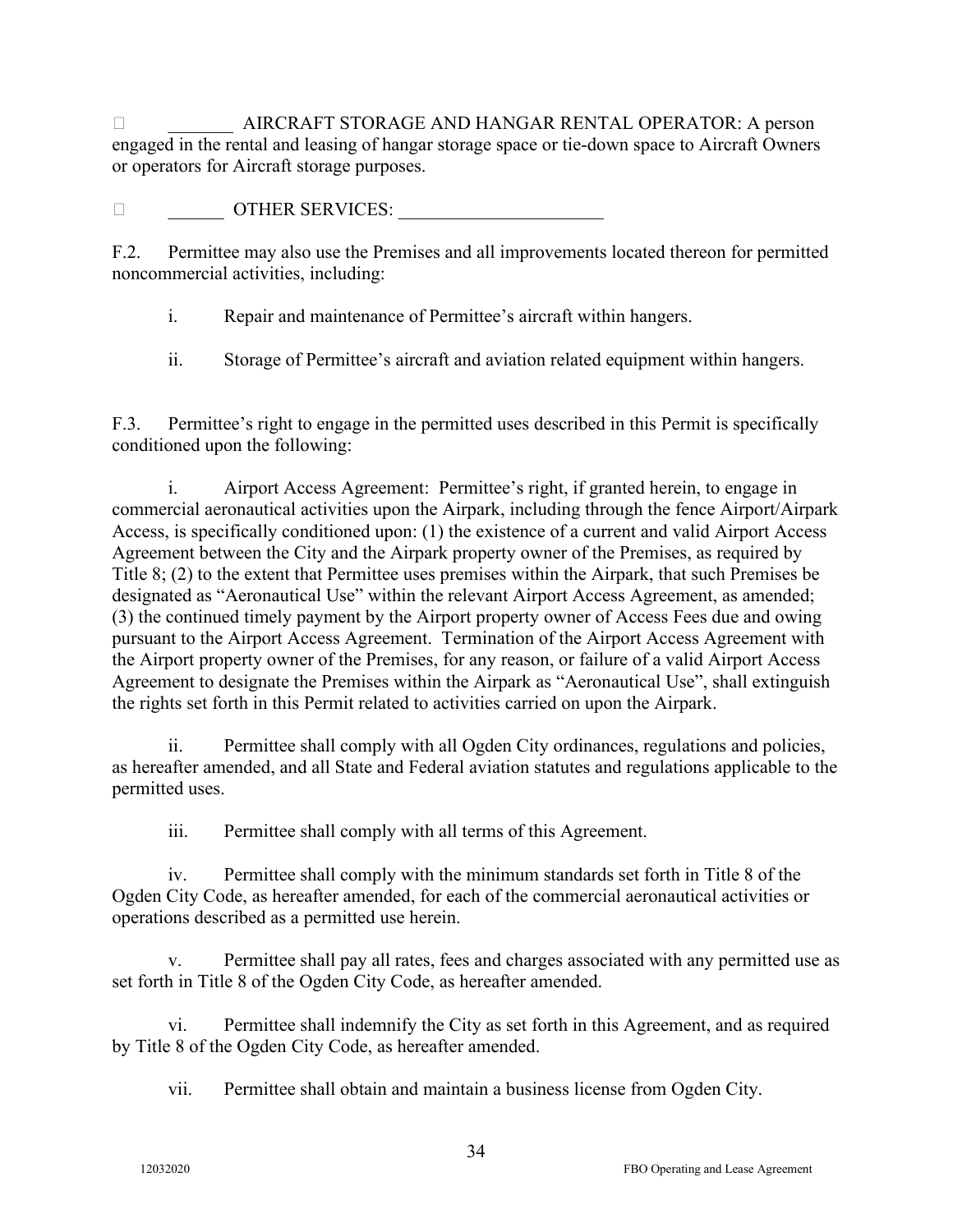viii. Permittee shall meet all the requirements for carrying on business related to each and every one of the commercial permitted uses designated herein within one (1) year of grant of this Permit.

ix. The right to use non-exclusive airport facilities and improvements may be changed, altered or modified from time to time at the discretion of the City.

x. Permittee shall comply with the additional provisions set forth in Exhibit G.